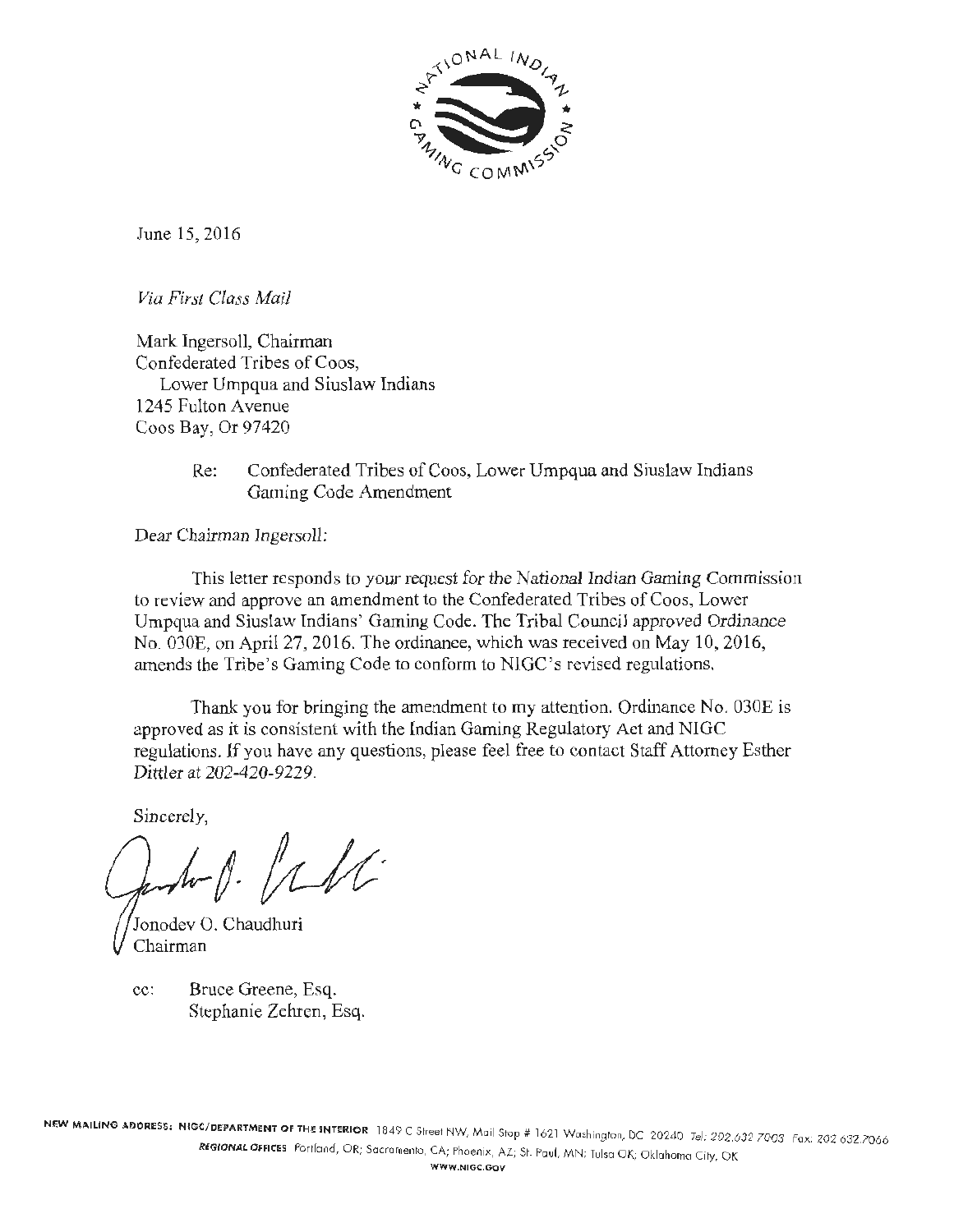#### ORDINANCE NO: 030E

#### AN ORDINANCE REVISING GAMING CODE (CLUSITC Chapter 5-2)

#### The Tribal Council of the Confederated Tribes of Coos, Lower Umpqua and Siuslaw Indians finds that:

- A. On December 13, 2015, Tribal Council adopted Ordinance 0300 to amend the Gaming Code (CLUSITC Chapter 5-2) to: (1) clarify the role of the Tribal Gaming Commission and the Director of the Tribal Gaming Commission; (2) ensure that the Gaming Code (CLUSITC Chapter 5-2) is in compliance with applicable regulations; and (3) update its provisions consistently with Gaming Commission and tribal practices that have developed over time;
- B. After the adoption of Ordinance 0300, the amended Gaming Code (CLUSITC Chapter 5-2) was submitted to the NIGC for approval;
- C. NIGC requested minor revisions to the amended Gaming Code (CLUSITC Chapter 5-2), which are incorporated into Exhibit A to this Ordinance 030E; and
- D. Pursuant to CLUSITC 1-7-2(d), with the unanimous consent of the Tribal Council present, the Tribal Council may consider and enact an amendment to the Code at a single meeting, without multiple readings, postings and comment period, if the amendment is technical in nature and does not effect a substantive change to the Code.

#### THE CONFEDERATED TRIBES OF COOS, LOWER UMPQUA AND SIUSLAW INDIANS ORDAINS AS FOLLOWS:

Section 1. Tribal Council finds pursuant to CLUSITC 1-7-2(d) that the additional amendments requested by NIGC and reflected in this ordinance are technical in nature and do not effect a substantive change to the Gaming Code.

Section 2. Chapter 5-2 (Gaming) of the Confederated Tribes of Coos, Lower Umpqua and Siuslaw Indians Tribal Code is amended as set out in the attached Exhibit A (deleted text is red and stricken and new text is blue and underlined), effective upon approval by the NIGC and shall be codified in the CTCLUSI Tribal Code.

Section 3. Chapter 5-2 (Gaming) of the Confederated Tribes of Coos, Lower Umpqua and Siuslaw Indians Tribal Code is replaced in its entirety as set out in the attached Exhibit B, effective upon approval by the NIGG and shall be codified in the CTCLUSI Tribal Code.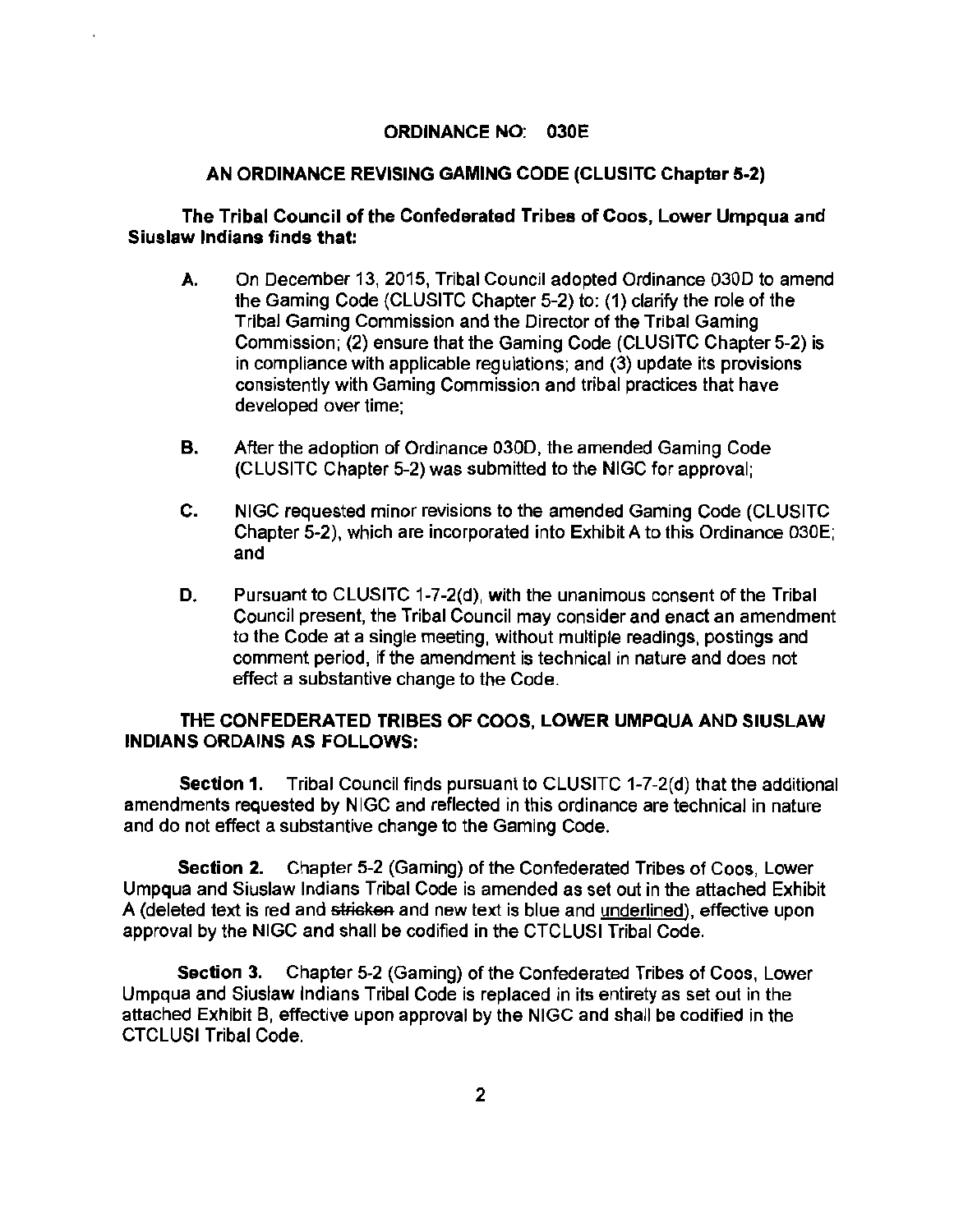Section 4. The Tribal Court Clerk, at the request of, or with the consent of the Tribes' General Counsel, is authorized to administratively correct any reference errors contained herein, or in other provisions of the Tribal Code to the provisions added, amended or repealed herein.

CERTIFICATION: On April 27, 2016, this Ordinance 030E was adopted at a Tribal Council meeting held this date, and the vote was:

5 FOR AGAINST **ABSTAIN** oll, Chaj

CONFEDERATED TRIBES OF COOS, LOWER UMPQUA & SIUSLAW INDIANS

eresa

**Councilperson** 

00796201.v2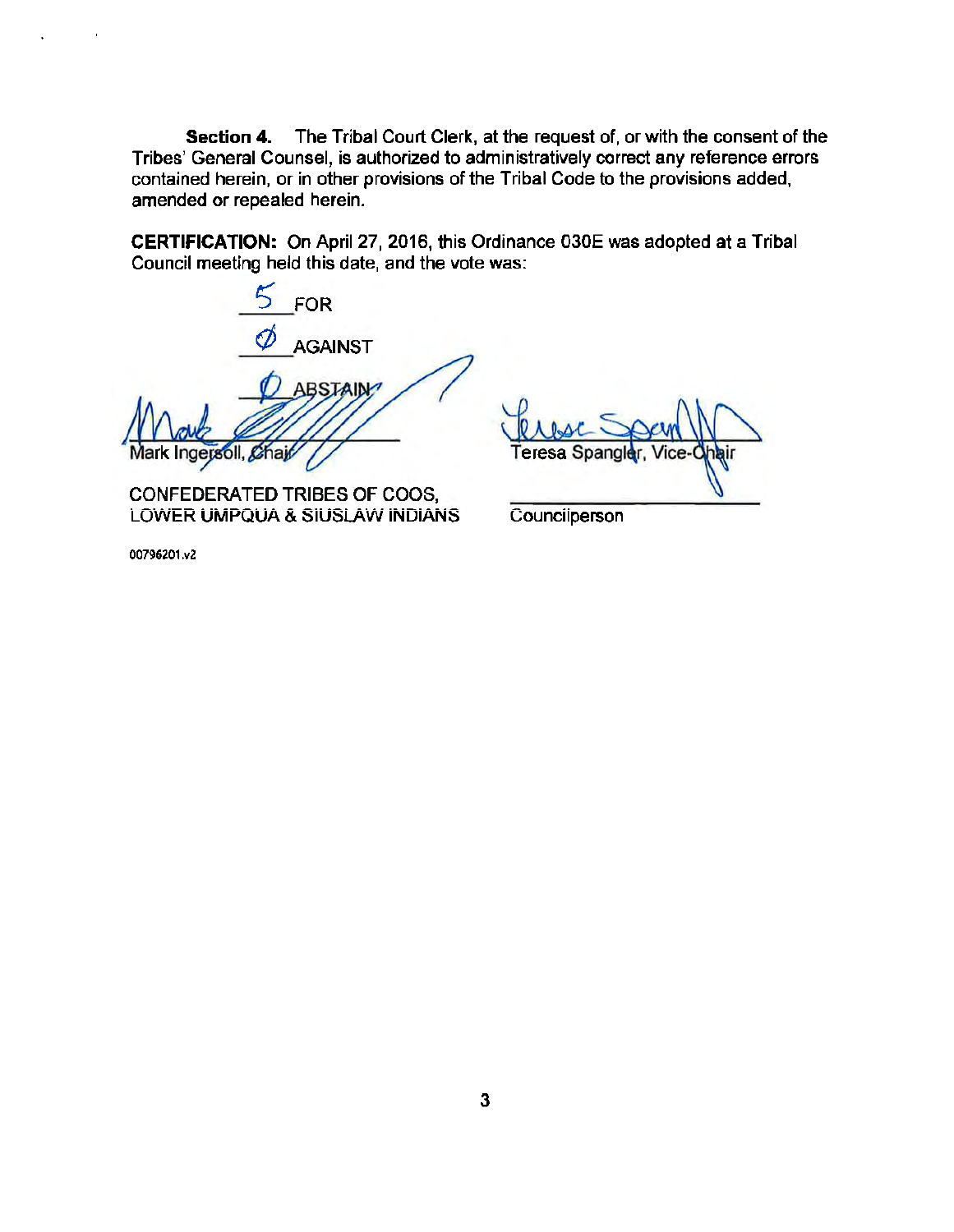# TITLE 5 • REGULA TORY PROVISIONS

### CHAPTER 5-2 GAMING

#### 5·2·1 Authority and Purpose

The Tribal Council has authority to adopt this Gaming Code under Article I, Section 1 and Article VI, Section 2 of the Tribes' Constitution. The Gaming Code, and any subsequent amendment(s), shall be subject to approval by the National Indian Gaming Commission under the Indian Gaming Regulatory Act. The purpose of this Gaming Code is to set forth the regulations governing Class II and Class Ill Gaming on CTCLUSI Indian Lands. Class I Gaming (social games played solely for prizes of minimal value; or traditional forms of Indian gaming when played by individuals in connection with tribal ceremonies or celebrations) is not regulated by this Gaming Code.

## 5-2-2 Gaming Authorized

(a) Class 11 Gaming, as defined in CLUSITC 5-2-3(b), and as authorized by the Indian Gaming Regulatory Act, may be played on CTCLUSI Indian Lands, in accordance with this Gaming Code and applicable regulations of the National Indian Gaming Commission.

(b) Class Ill Gaming, as defined in CLUSITC 5-2-3(c), and as authorized by the Indian Gaming Regulatory Act, may be played on CTCLUSI Indian Lands, in accordance with this Gaming Code, the Tribal-State Compact, and applicable regulations of the National Indian Gaming Commission.

(c) Before authorizing any gaming activity pursuant to this Gaming Code, the Tribes shall ensure that:

(1) The gaming activity is located on CTCLUSI Indian Lands;

(2) With respect to Class II Gaming, the State of Oregon permits such gaming for any purpose by any person, organization or entity (and such gaming is not otherwise specifically prohibited on Indian Lands by federal laws); and/or

(3) With respect to Class Ill Gaming, the gaming activity is authorized by the Compact.

## 5-2·3 Definitions

The following definitions shall apply to this Gaming Code:

(a) "Chair": the Chair of the National Indian Gaming Commission or his or her designee.

(b) "Class II Gaming" consists of the following:

Page 1 of 24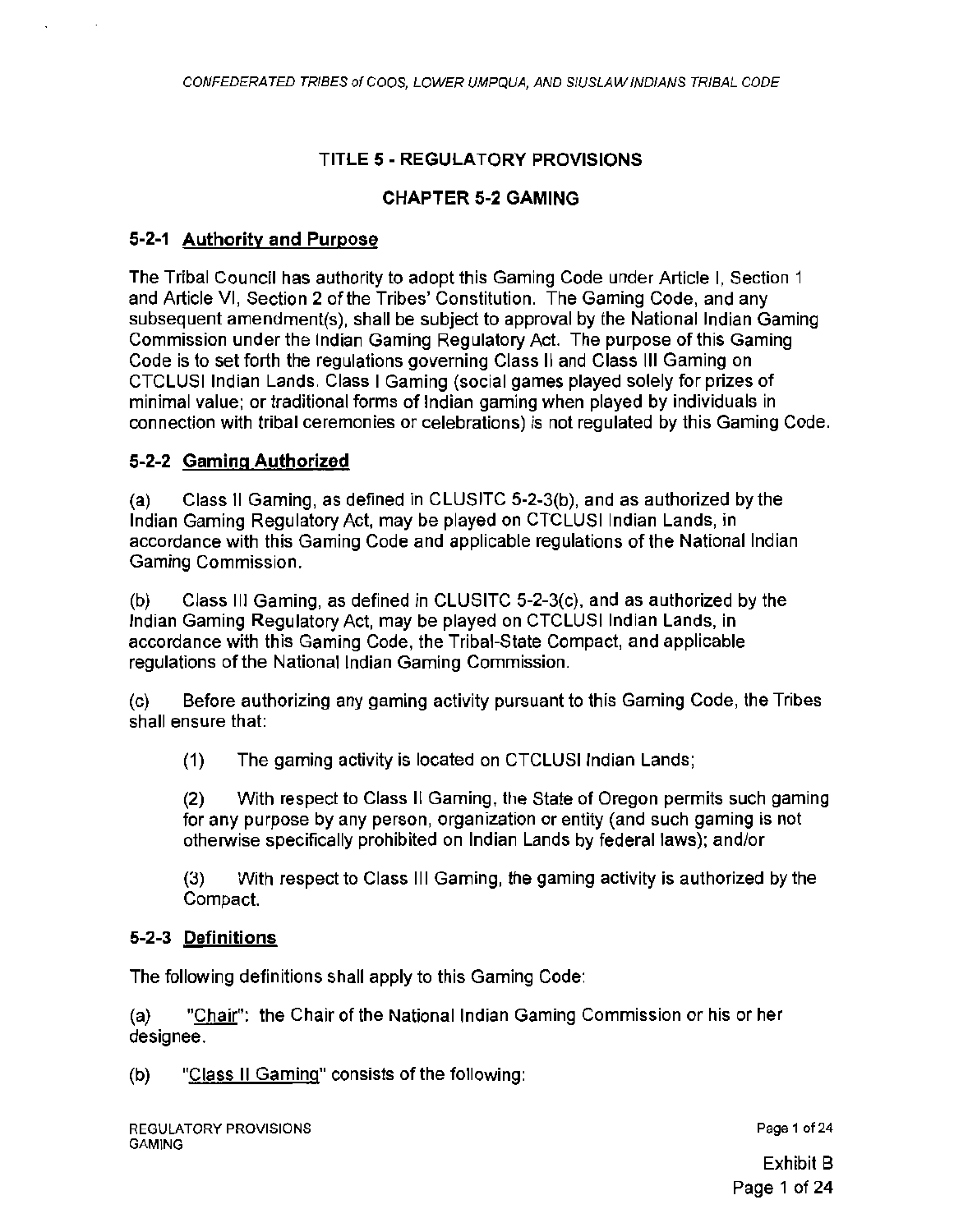(1) The game of chance commonly known as bingo (whether or not electronic, computer or other technologic aids are used) when players:

(A) Play for prizes with cards bearing numbers or other designations;

(B) Cover numbers or designations when objects, similarly numbered or designated, are drawn or electronically determined; and

(C) Win the game by being the first person to cover a designated pattern on such cards.

(2) Including (if played in the same location as bingo) pull-tabs, lotto, punch boards, tip jars, instant bingo, and other games similar to bingo.

(3) Nonbanking card games that:

(A) State law explicitly authorizes, or does not explicitly prohibit, and are played legally anywhere in the State; and

(B) Players play in conformity with State laws and regulations concerning hours, periods of operation and limitations on wagers and pot sizes.

(c) "Class Ill Gaming": all forms of gaming not classified as Class I or 11, and authorized by the Compact.

(d) "CLUSITC": the Confederated Tribes of Coos, Lower Umpqua, and Siuslaw Indians' Tribal Code.

(e) "Commission": the CTCLUSI Gaming Commission.

(f) "Commission Staff': the CTCLUSI Gaming Commission staff, supervised by and including the Executive Director.

(g) "CTCLUSI" or "Tribes": the Confederated Tribes of Coos, Lower Umpqua, and Siuslaw Indians.

(h) "CTCLUSI Indian Lands" or "Indian Lands":

(1) Land within the limits of the CTCLUSI Reservation; or

(2) Land over which CTCLUSI exercises governmental power and that is either:

(A) Held in trust by the United States for the benefit of the Tribes or any individual member of the Tribes; or

(B) Held by the Tribes or any individual member of the Tribes and subject to restriction by the United States against alienation: or

Page 2 of 24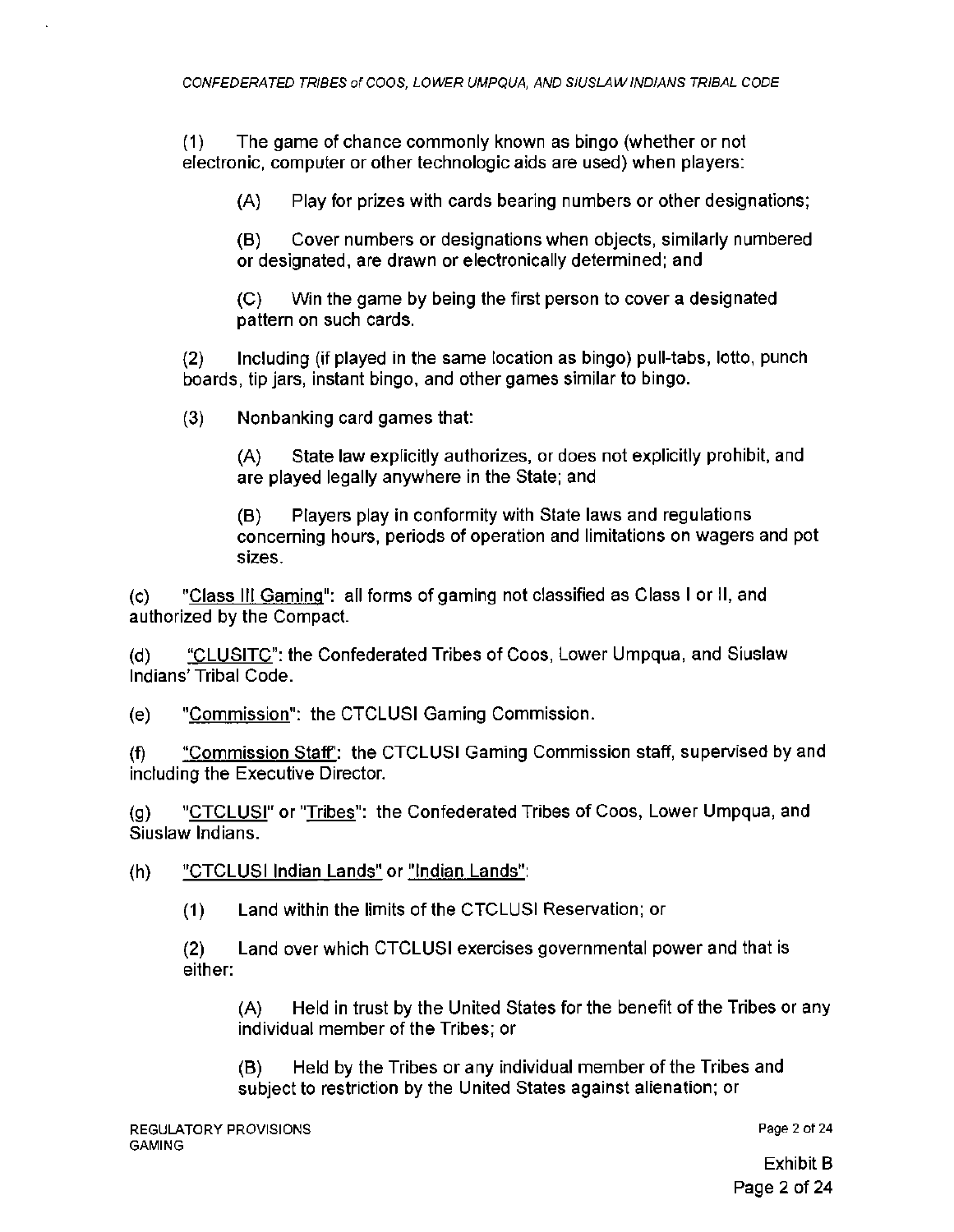(C) Land on which gaming by CTCLUSI is allowed by IGRA.

(i) "Executive Director": the Executive Director of the CTCLUSI Gaming Commission.

(i) "Gambling Device": the devices described in 15 U.S.C. § 1171(a), as may be amended from time to time.

(k) "Gaming Code": this Chapter 5-2 of the CLUSITC.

(I) "Gaming Facility": any building, structure or grounds used by CTCLUSI for gaming purposes, other than Class I Gaming, including any property used to store gaming equipment, supplies or records.

(m) "Gaming Operation": Each economic entity authorized by this Gaming Code and licensed by the CTCLUSI Gaming Commission that operates the games, receives the revenues, issues the prizes, and pays the expenses. A Gaming Operation may be operated by the Tribes directly, through a tribally-chartered corporation, or by a Management Contractor.

(n) "High Security Employee": shall have the meaning defined in the Compact and shall apply only to a Class Ill Gaming Operation.

(o) "Immediate Family" shall include parents, children, spouses, significant others, brothers, and sisters.

(p) "IGRA": the Indian Gaming Regulatory Act, P.L. 100-497; 102 Stat. 2467; codified in part at 25 U.S.C. §§ 2701-2721 .

#### (q) "Key Employee":

- (1) A person performing one or more of the following functions:
	- (A) bingo caller;
	- (B) counting room supervisor;
	- (C) chief of security;
	- (D) custodian of gaming supplies or cash;
	- (E) floor manager;
	- (F) pit boss;
	- (G) dealer;
	- (H) croupier;
	- (I) approver of credit;
	- (J) custodian of Gambling Devices including persons with access to cash and accounting records within such devices;
	- (K) security;
	- (L) information technology;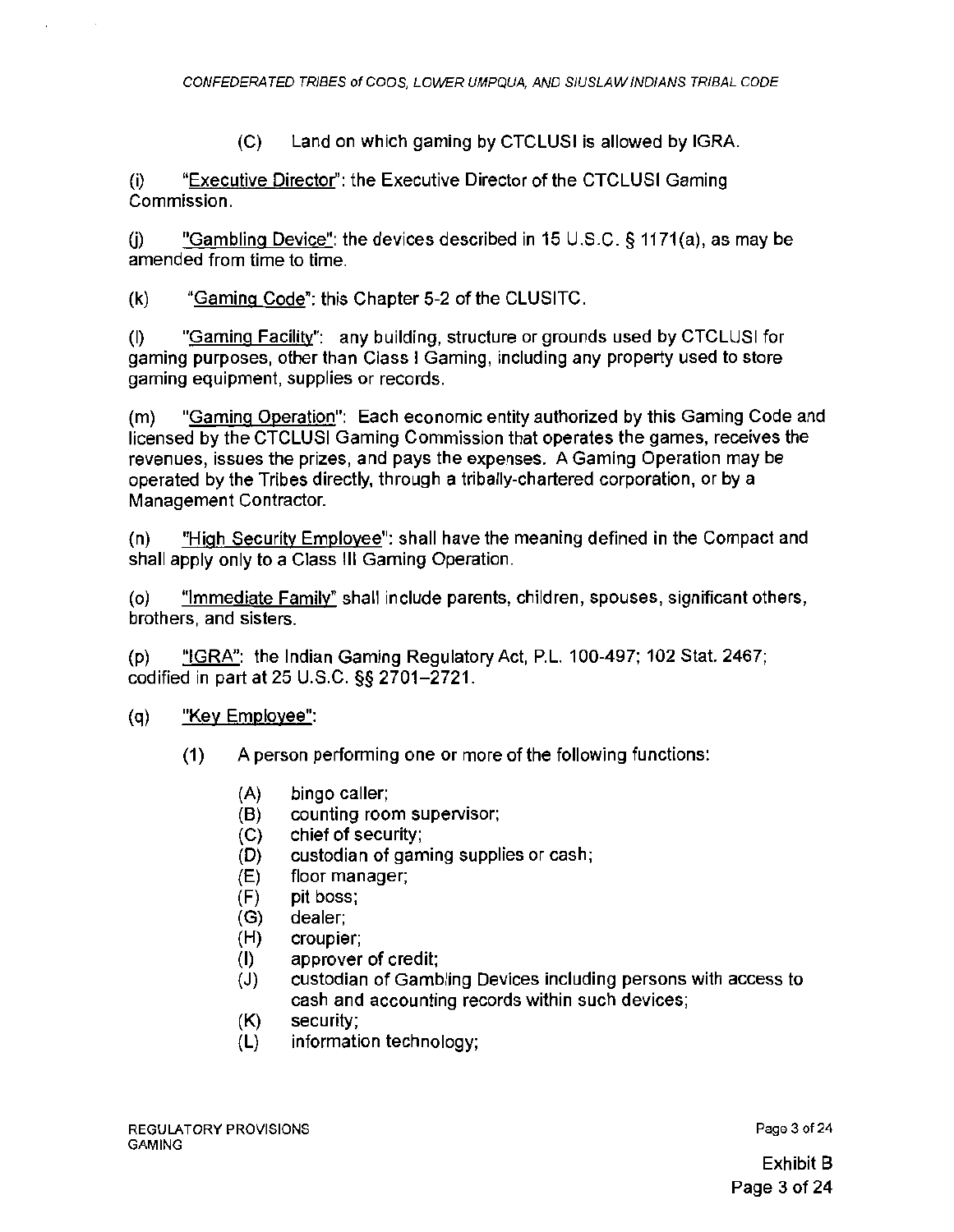(2) If not otherwise included, any other natural person whose total cash compensation is in excess of \$50,000 per year; or

(3) If not otherwise included, the four most highly compensated persons in each Gaming Operation.

(4) If not otherwise included, any person in a Class Ill Gaming Operation who would be considered a Key Employee under the Compact.

(5) Any other person designated by the Commission as a Key Employee.

(r) "Low Security Employee":

(1) In a Class II Gaming Operation, Low Security Employee means any employee of the Class II Tribal Gaming Operation who is not a Primary Management Official or a Key Employee.

(2) In a Class 111 Gaming Operation, Low Security Employee shall have the meaning defined in the Compact.

(s) "Management Contract": any contract, subcontract, or collateral agreement between the Tribes and an outside Management Contractor, not a regular employee of the Tribes, if such contract or agreement provides for the management of all or part of a Gaming Operation.

(t) "Management Contractor": a natural person or entity (other than the Tribes) that has entered into a Management Contract with the Tribes pursuant to 25 U.S.C. § 2710(d)(9) and 2711.

(u) "Tribal Internal Control Standards" ("TICS") or "Minimum Internal Control Standards" ("MICS"):

(1) For Class II Gaming, means the Tribal Internal Control Standards adopted by the Tribes consistent with 25 CFR Part 543.

(2) For Class Ill Gaming, means the Tribal/State "Minimum Standards for Internal Controls" attached as the Appendix to the Compact, including revisions made pursuant to§ 8(A) of the Compact.

(v) "Net Revenues": gross gaming revenues of a Gaming Operation less amounts paid out as, or paid for, prizes, and total gaming-related operating expenses, including all those expenses of the Gaming Operation commonly known as operating expenses, non-operating expenses consistent with professional accounting pronouncements, and the cost of interest on debt service, but excluding management fees , if any.

(w) "NIGC": the National Indian Gaming Commission.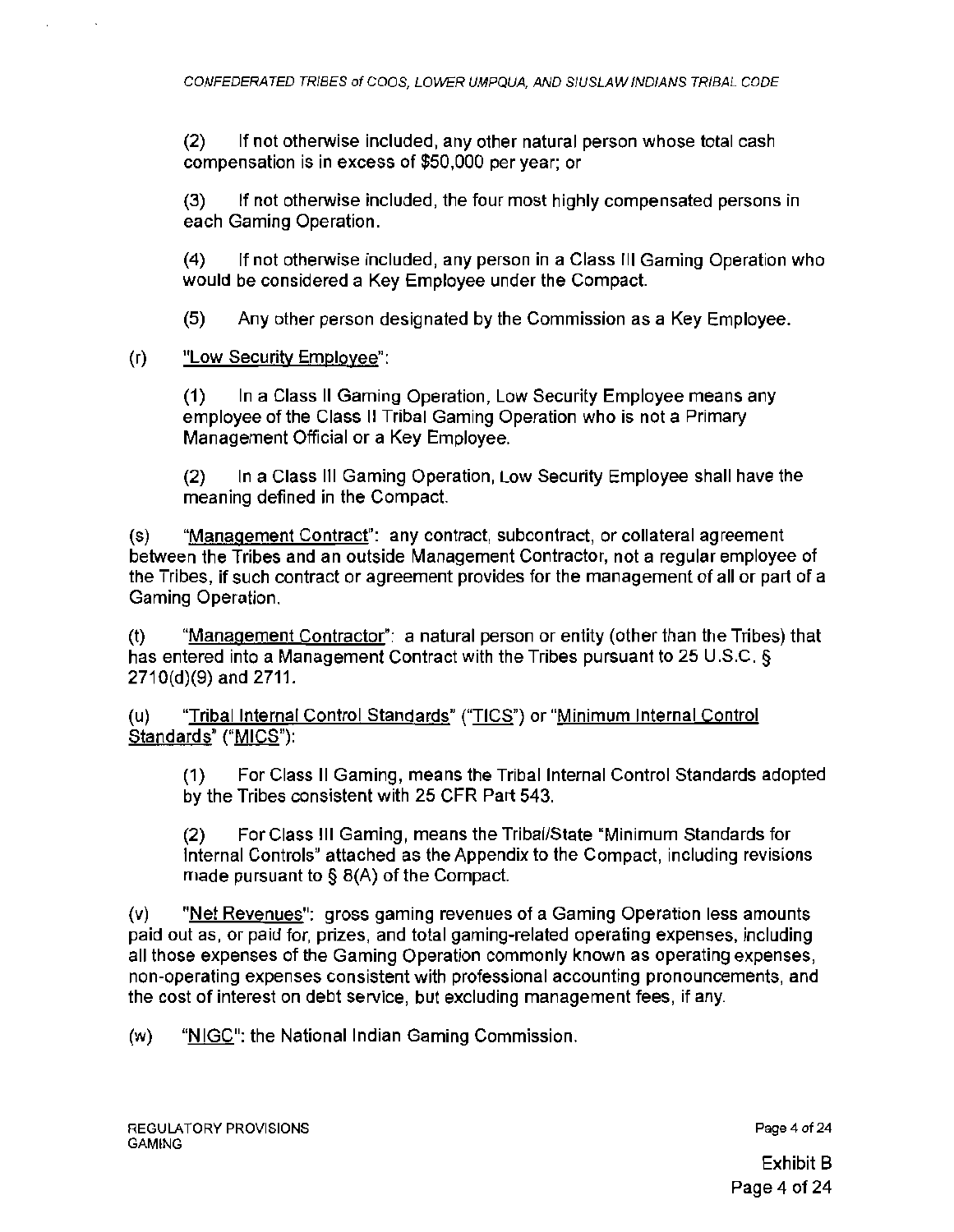(x) "Oregon State Police" or "OSP": the Gaming Enforcement Division, or that administrative unit, of the Department of State Police established under ORS 181.020, charged with gaming enforcement regulatory responsibilities, or its successor agency established by law.

# (y) "Primary Management Official":

**(1)** A person having management responsibility for a Management Contract;

(2) A person with authority to hire and fire or set up working policy for a Gaming Operation;

(3) A Chief Financial Officer or other person who has financial management responsibility;

(4) If not otherwise included, in a Class Ill Gaming Operation, any other person who would be considered a Primary Management Official under the Compact; or

(5) Any other person designated by the Commission as a Primary Management Official.

(z) "State": the State of Oregon.

(aa) "Tribal-State Compact" or "Compact": the agreement between the Tribes and the State of Oregon, and approved by the Secretary of the Interior pursuant to 25 U.S.C. 2710(d)(8), governing the conduct of Class Ill Gaming on CTCLUSI Indian Lands.

(bb) "Tribal Council": the Tribal Council of the Confederated Tribes of Coos, Lower Umpqua, and Siuslaw Indians.

(cc) "Tribal Court": the Tribal Court of the Confederated Tribes of Coos, Lower Umpqua, and Siuslaw Indians.

(dd) "Vendor": any manufacturer, consultant or supplier of goods or services related to Class II or Class Ill Gaming.

# **5-24 Ownership**

The Tribes shall have sole proprietary interest in and responsibility for conducting any Class II and Class Ill Gaming Operations authorized by this Gaming Code.

## **5-2-5 Unauthorized Gaming**

The Tribes shall initiate an action against any person or entity conducting or taking part in unauthorized Class II or Class Ill Gaming on CTCLUSI Indian Lands in the Tribal Court, or if the Tribal Court lacks jurisdiction, in any court of competent jurisdiction.

Page 5 of 24

Exhibit B Page 5 of 24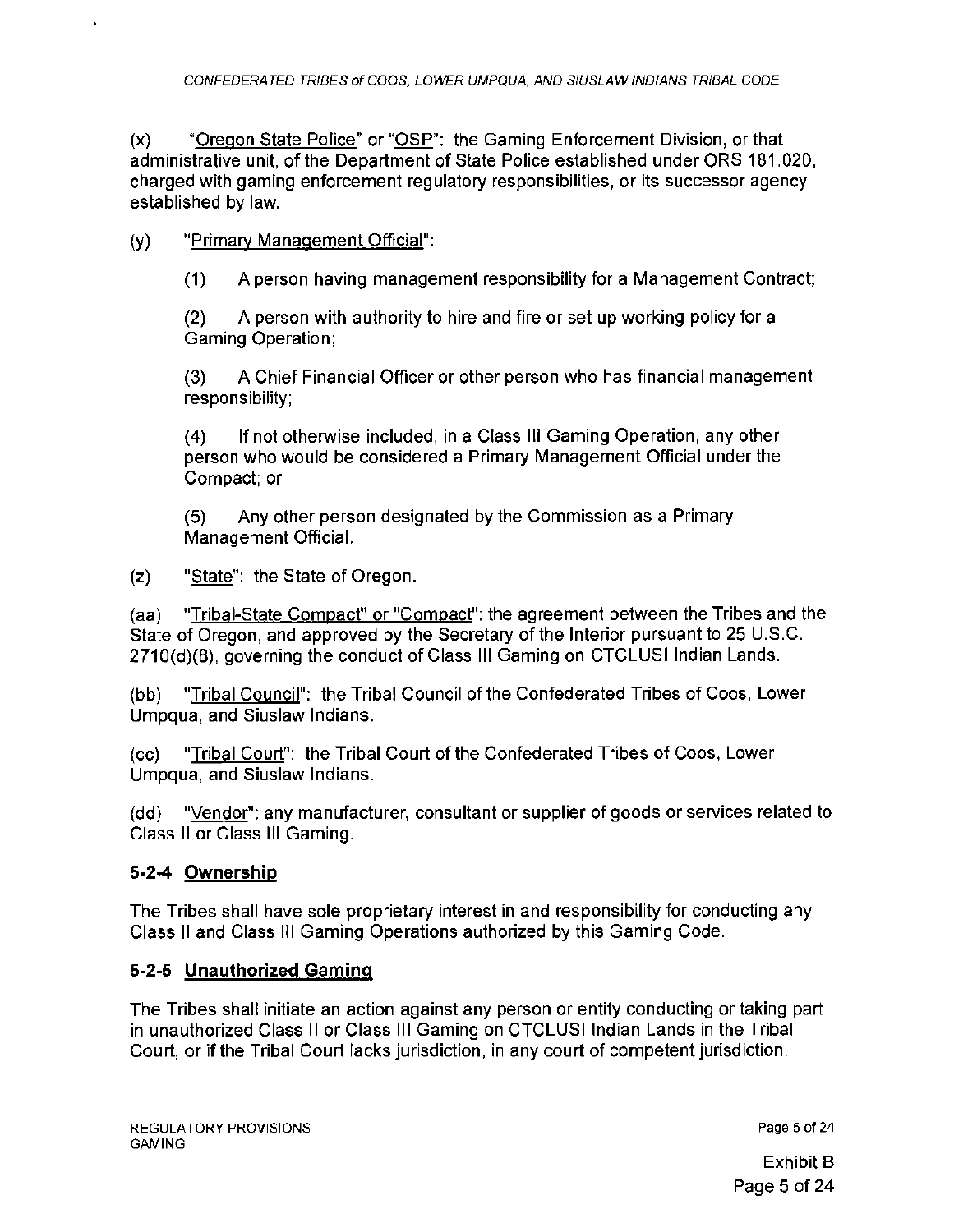# 5-2-6 Use of Net Revenues

Net Revenues from Class II and Class Ill Gaming shall be used only for the following: funding tribal government operations and programs; providing for the general welfare of CTCLUSI and its members; promoting tribal economic development; donations to charitable organizations; or helping to fund operations of local governmental agencies.

# 5-2-7 Gaming Commission

(a) The Gaming Commission is hereby established to regulate Class II and Class Ill Gaming on CTCLUSI Indian Lands. The Commission shall consist of five (5) members appointed by a majority vote of the Tribal Council.

(b) The purpose of the Commission and Commission Staff is regulatory, not managerial. The Commission, Commission Staff, or individuals designated to perform Commission duties shall not participate in any way in the management of a Gaming Operation. The Commission and Commission Staff shall conduct oversight to ensure compliance with the Compact, and with tribal, federal, and, if applicable, State law and regulations. The Commission shall serve as the licensing authority for individuals employed in a Gaming Operation and shall ensure that appropriate background investigations are conducted as part of the licensing process. The Commission and Commission Staff shall also monitor compliance with the MICS or TICS, as appropriate , for a Gaming Operation. In order to carry out its regulatory duties, the Commission and Commission Staff shall have unrestricted access *to* all areas of a Gaming Operation and to all records. The Commission shall have the authority to take enforcement actions, including suspension or revocation of an individual gaming license when appropriate.

(c) CTCLUSI recognizes the importance of an independent Commission in maintaining a well-regulated Gaming Operation. The Commission shall act independently and autonomously from the Tribal Council in all matters within its purview. No prior or subsequent review by the Tribal Council of any actions of the Commission shall be required or permitted, except as otherwise explicitly provided in this Gaming Code.

(d) Commissioners must meet the following minimum eligibility requirements:

(1) Commissioners must be at least twenty-one (21) years of age;

(2) Commissioners must successfully complete a background investigation, as set forth in CLUSITC 5-2-15;

- (3) No member of the Tribal Council may serve as a Commissioner;
- (4) No employee of a Gaming Operation may serve as a Commissioner.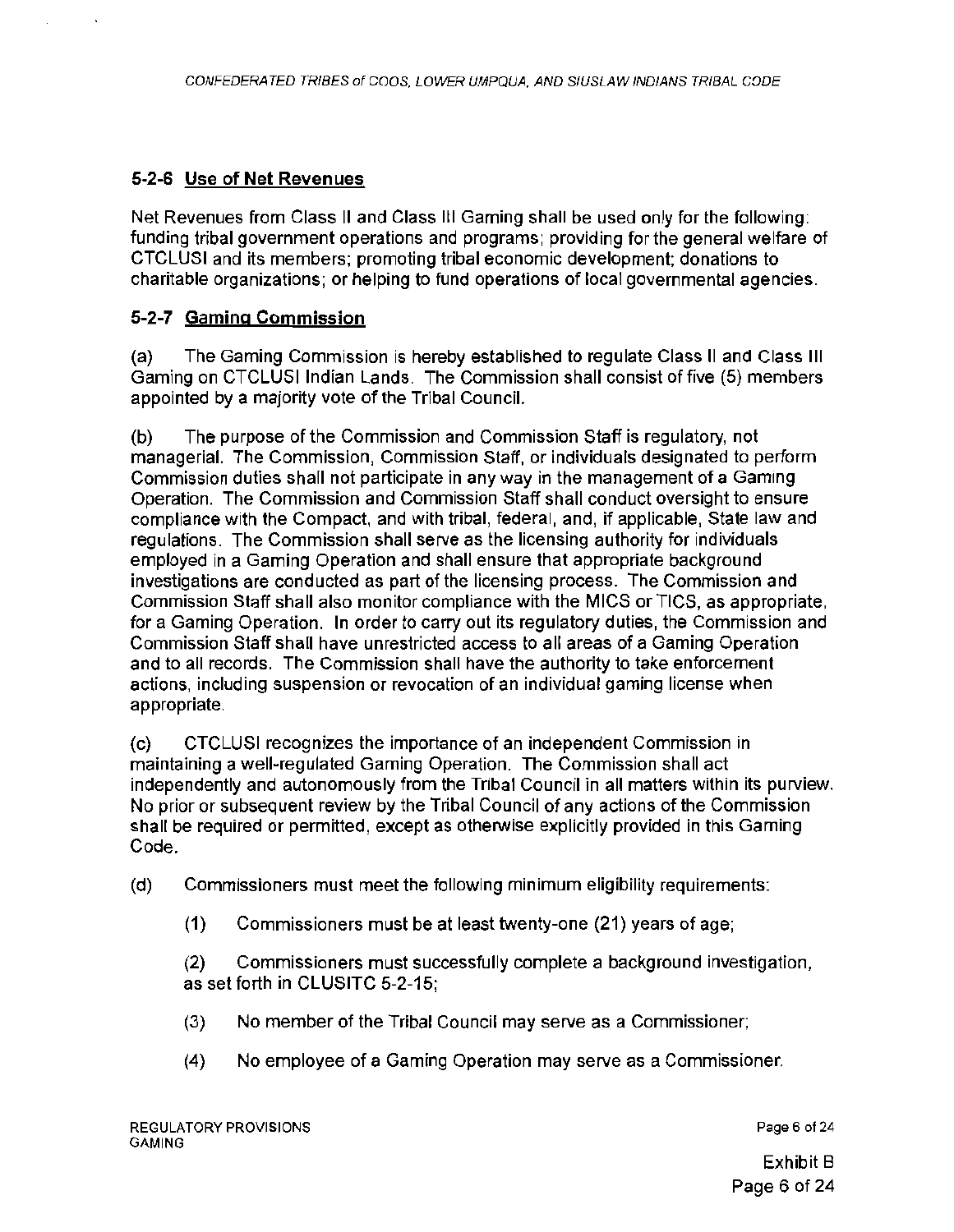(e) The following restrictions shall apply to Commissioners:

(1) Commissioners are prohibited from gaming in a Gaming Facility;

(2) Commissioners shall not have any financial interest in any gaming by any Gaming Facility patron; and

(3) Commissioners are prohibited from accepting complimentary items from a Gaming Operation, excepting authorized accommodations, meals, and related expenses in connection with official Commission duties.

(4) Commissioners are prohibited from voting in any matter wherein he or she or a member of his or her Immediate Family has a direct personal and/or financial interest.

(f) The Commission shall exercise all powers necessary to regulate Class II and Class Ill Gaming on CTCLUSI Indian Lands, consistent with IGRA, this Gaming Code, the Compact and other applicable law. The duties of the Commission include the following without limitation:

(1) Developing all necessary license application forms;

(2) Processing all license applications, making determinations regarding the suitability of applicants for licensing, issuing licenses to qualified persons and notifying the NIGC of the issuance or denial of such licenses as required by IGRA and the NIGC implementing regulations;

(3) Approving, denying, limiting, conditioning, revoking, rescinding or suspending any gaming license or assessing a fine against any person or entity licensed or required to be licensed pursuant to this Gaming Code, IGRA, the Compact and other applicable law and regulations;

(4) Determining appropriate license fees;

(5) Promulgating and amending regulations as the Commission deems necessary to implement this Gaming Code and the Tribal-State Compact;

(6) Imposing civil penalties or other sanctions including seizure of property; and

(7) Executing all other duties assigned to the Commission in the Compact and/or by the Tribal Council.

(g) Terms of office for Commissioners shall be three (3) years or until a successor is appointed. Upon NIGC approval of amendments to this Gaming Code expanding the size of the Gaming Commission from three (3) to five (5) members, the initial terms of Commissioners will be staggered as follows: one member shall serve an initial term of one (1) year; two members shall serve an initial term of two (2) years; and two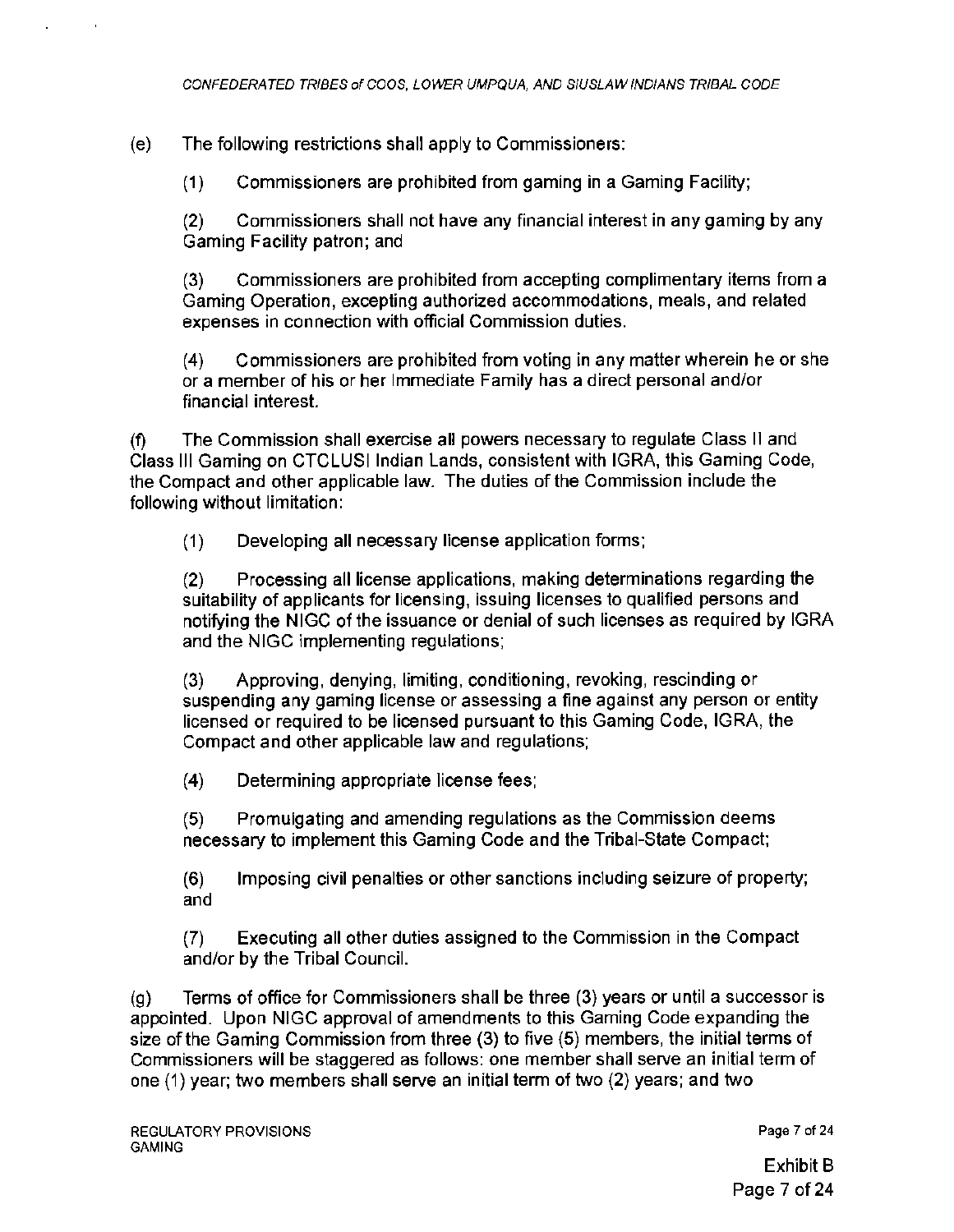members, including the Chair, shall serve an initial term of three (3) years. Subsequent to the initial term, each Commissioner may be appointed to additional three-year terms, at the discretion of the Tribal Council. Upon approval of this Gaming Code by the NIGG, the Tribal Council shall appoint a Chair and a Vice-Chair, who shall thereafter serve their initial terms .

(h) Commissioners may be removed from office prior to the expiration of their respective terms only for cause by a majority vote of the Tribal Council. Neglect of duty, misconduct, malfeasance, or other acts that would render a Commissioner unqualified for his/her position shall be cause for removal. Commissioners will be given an opportunity to provide evidence rebutting the grounds for their proposed removal. A vote of the Tribal Council on the decision to remove a Commissioner shall be final and not subject to appeal.

(i) The Tribal Council shall promptly fill Commission vacancies. Newly appointed Commissioners shall fill the term of the Commissioner whom they are replacing.

 $U$  A Commissioner's seat shall be immediately vacant upon conviction of any felony, conviction of any misdemeanor related to illegal gambling or bribery, or upon having three (3) consecutive unexcused absences from Commission meetings.

(k) As set forth in CLUSITC 5-2-B(a), nothing in this Gaming Code prohibits the Executive Director from simultaneously serving on the Commission. In the event that the Executive Director serves on the Commission and his or her employment is terminated for any reason, he or she shall also immediately vacate his or her seat on the Commission. Thereafter, the Tribal Council may in its sole discretion choose to appoint the former Executive Director to the vacant Commission seat if the former Executive Director is qualified for the position.

(I) The Tribal Council shall establish compensation rates for Commissioners. Commissioner compensation shall not be based on a percentage of gaming revenue.

(m) Any regulations promulgated by the Commission to implement this Gaming Code and the Tribal-State Compact shall be subject to the following requirements:

(1) The Commission shall provide a minimum of thirty (30) days' notice of proposed regulations.

(2) Notice of the proposed regulation(s) shall be posted at the Gaming Facility, the tribal offices, and the tribal community center, and provided to the Tribal Council and the management of all Gaming Facilities.

(3) The notice shall specify the purpose of the proposed regulation, the proposed language, and the factors the Commission has considered in its determination to enact the proposed regulation, and an address at which the Commission shall receive comments.

Page 8 of 24

Exhibit B Page 8 of 24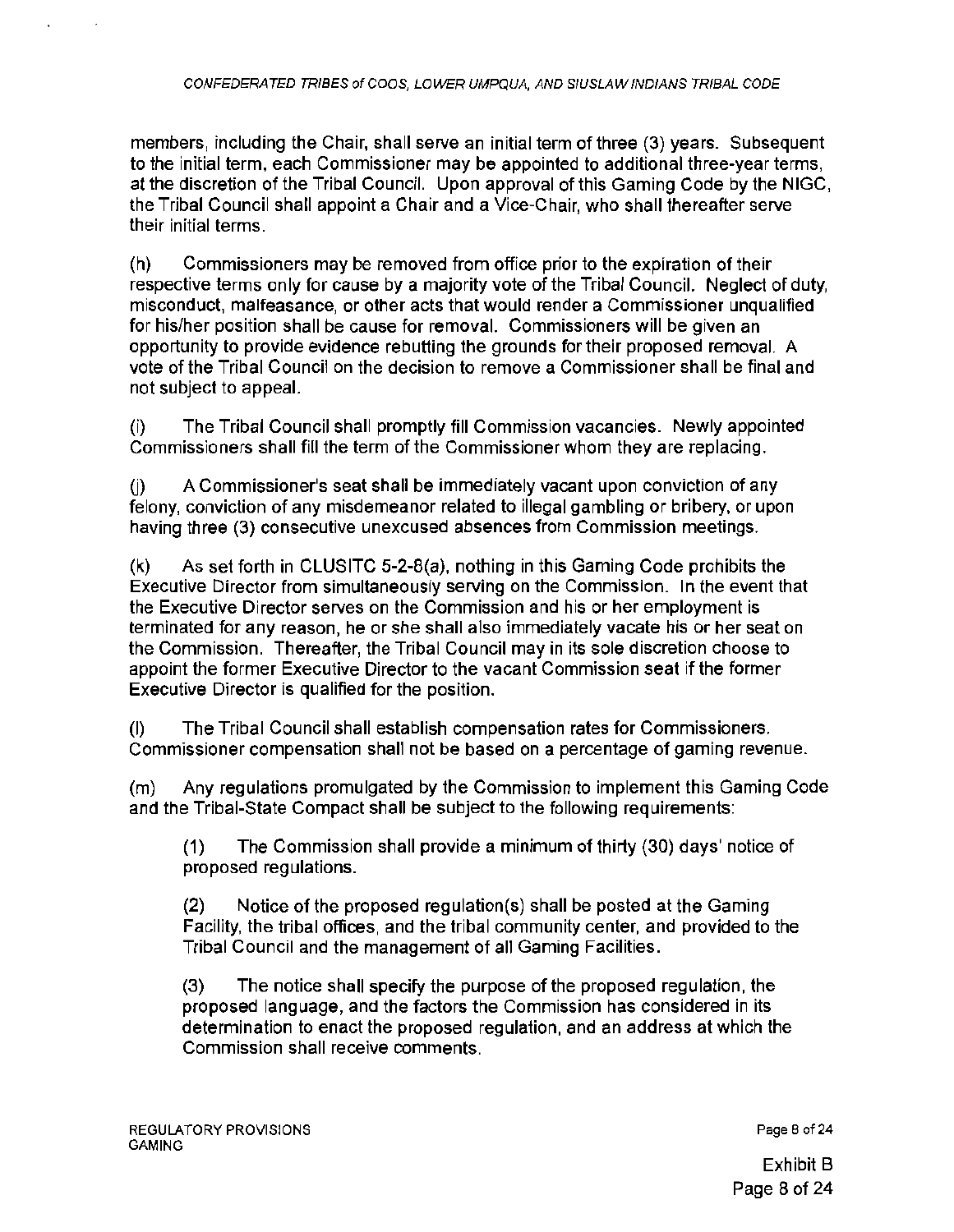(4) During the notice period, the Commission shall receive comments regarding the proposed regulation at the Commission offices, or at a designated mailing address.

(5) After the notice period has ended, the Commission shall consider comments on the proposed regulation at a public meeting.

(6) Thereafter, the Commission shall determine whether any changes should be made to the proposed regulation based on comments received and whether to adopt the proposed regulation.

(7) The validity of any Commission regulation may be determined by the Tribal Court in the following manner:

(a) The CTCLUSI Tribal Administrator may file a petition for Tribal Court review of a Commission regulation at any time.

(b) Any person or entity that commented on a proposed Commission regulation as provided in CLUSITC 5-2-7(m)(4) may file a petition for Tribal Court review of the regulation within ten (10) days of the Commission's adoption of the regulation.

(c) The validity of any Commission regu lation may be determined by Tribal Court upon enforcement of such regulation or order in the manner provided by Tribal law, except that Tribal Court shall not declare a Commission regulation invalid as to any licensee that agreed to be bound by the regulation as a condition of the licensee's license.

(d) Tribal Court shall declare a Commission regulation invalid only if it finds that the regulation:

- (i) Violates constitutional provisions;
- (ii) Exceeds the authority of the Commission; or

(iii) Was adopted without compliance with applicable rulemaking procedures, provided, however, that any such challenge must be brought within ninety days of the adoption of the regulation.

(n) The Commission shall meet as often as required to discharge its responsibilities and duties under this Gaming Code.

(o) A quorum of the Commission shall consist of three (3) members. All decisions shall be made by a majority vote of the Commission.

(p) The Commission, through the Executive Director, shall make quarterly reports to the Tribal Council within thirty (30) days of the end of each quarter. The reports shall

Page 9 of 24

Exhibit B Page 9 of 24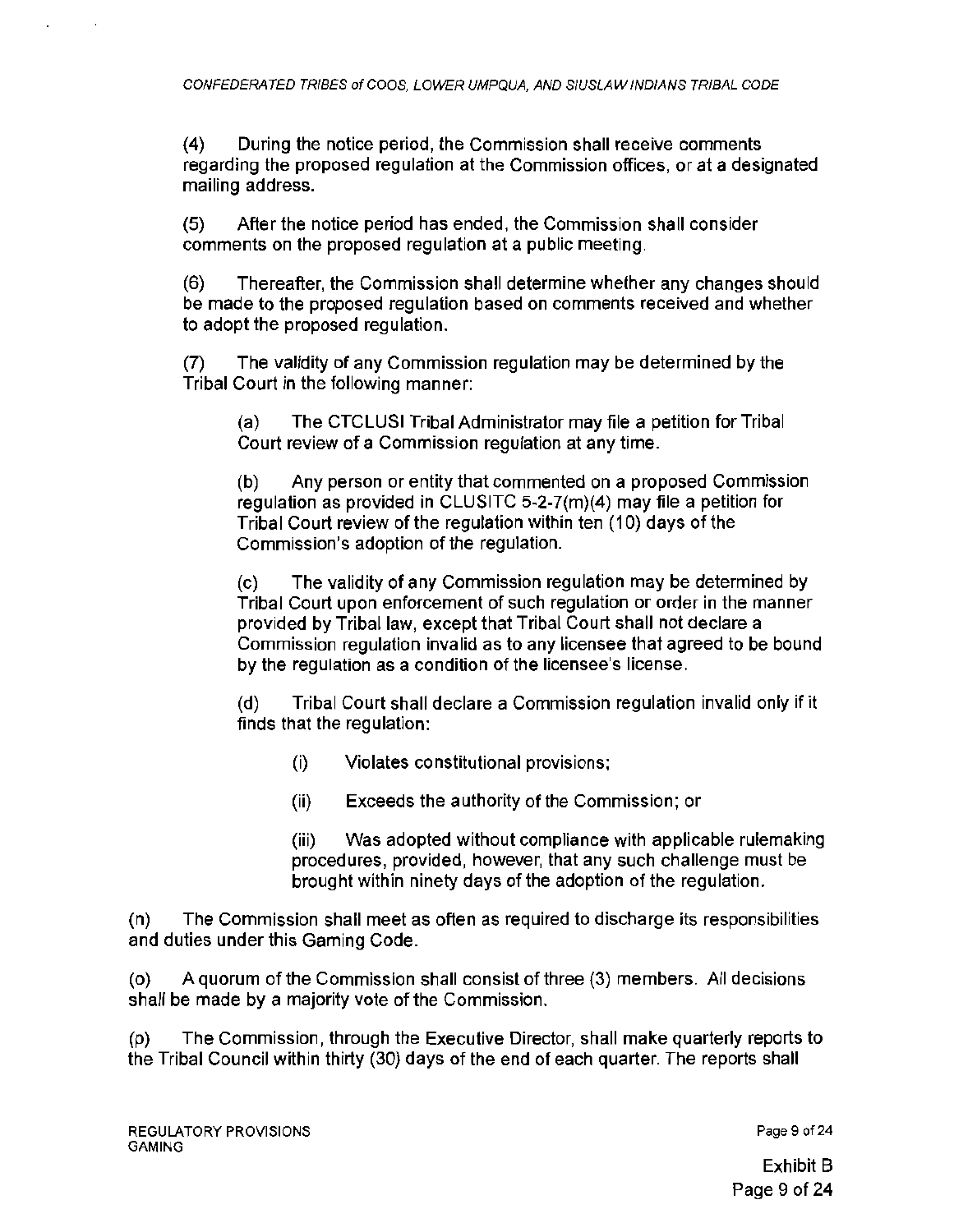include, at a minimum, a description of the work performed by the Commission during the previous quarter, as well as a summary of all licensing and enforcement actions.

(q) In all decisions, the Commission and Commission Staff shall act to promote and ensure integrity, security, honesty and fairness of operation and administration of all gaming activities.

(r) The Commission Staff shall prepare an annual budget, which shall be timely submitted to the Tribal Council for approval and published with the Tribes' annual budget. At the end of the budget year, any unexpended funds may be applied to the following year's budget at the Tribal Council's discretion.

(s) Subject to the annual budget approved by the Tribal Council, the Executive Director may organize the Commission Staff into divisions and employ such staff as necessary to implement this Gaming Code. All Commission Staff must satisfy all of the minimum eligibility requirements applicable to Commissioners, as set forth in CLUSITC 5-2-7(d). and are subject to the restrictions set forth in CLUSITC 5-2-7(e).

(t) The Commission Staff shall maintain files and records of the Commission and shall make such records available for inspection, as required by the Compact, this Gaming Code and applicable law. All files and records maintained by the Commission Staff shall be open for inspection by the Tribal Council, unless otherwise restricted by applicable law.

### 5-2-8 Commission Executive Director

(a) The Tribal Council shall appoint an Executive Director. The Executive Director and all Commission Staff must satisfy all of the minimum eligibility requirements applicable to Commissioners, as set forth in CLUSITC 5-2-7(d) of this Gaming Code.

(b) The Executive Director shall be responsible for the hiring and firing of Commission Staff and for the day-to-day monitoring of gaming activities, including the implementation and enforcement of the regulations promulgated by the Commission.

(c) The Executive Director shall attend and be permitted to participate actively in all meetings of the Commission.

(d) Removal of the Executive Director:

(1) The Executive Director shall be immediately and automatically removed if at any point during his/her employment the Executive Director fails to meet the minimum eligibility standards for Commissioners set forth in CLUSITC 5-2-7(d), engages in conduct prohibited by CLUSITC 5-2-7(e), or is convicted of any felony or any misdemeanor related to illegal gambling or bribery.

(2) Subject to the provisions of subsection ( 1 ) above, the Executive Director shall serve at the pleasure of the Tribal Council.

Page 10 of 24

Exhibit B Page 10 of 24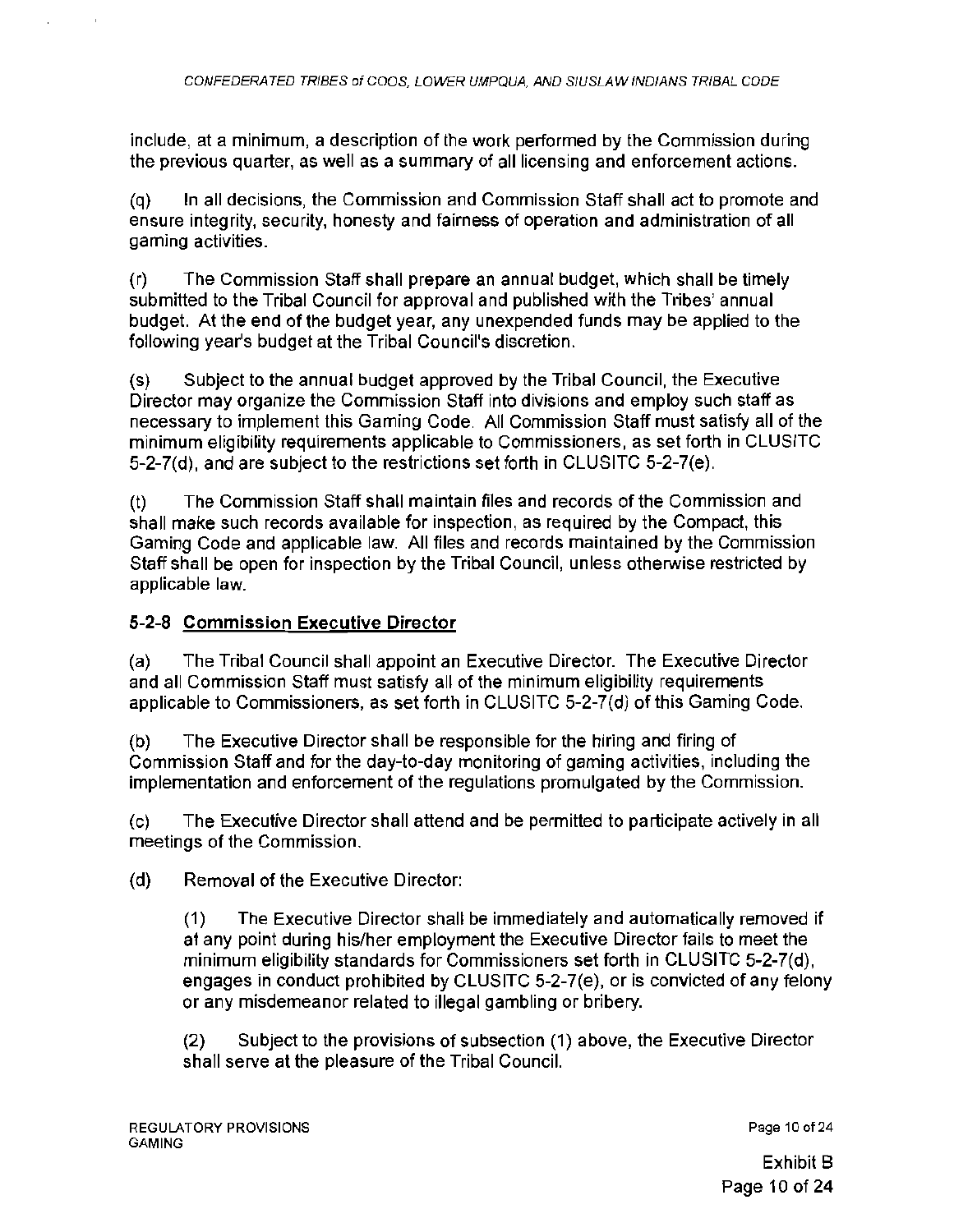(3) Notwithstanding the provisions of CLUSITC Chapter 9-4, if the Executive Director is removed for any reason, there shall be no right of appeal.

(e) The Executive Director, supported by Commission Staff, shall carry out all duties and responsibilities assigned to the Executive Director under this Gaming Code. The Executive Director shall at all times act to promote and ensure the integrity, security, honesty and fairness of the operation and administration of all gaming activity. The duties of the Executive Director include, but are not limited to, the following:

(1) Overseeing the Gaming Operations to ensure compliance with this Gaming Code and the Compact;

(2) Communicating with the NIGC and agencies of the State of Oregon, including the Oregon State Police, as necessary and appropriate to ensure compliance with applicable NIGC regulations, the Tribal-State Compact and this Gaming Code;

(3) Ensuring there is an adequate system for background investigations of license applicants and licensees, and that oversight of licensees is conducted on an ongoing basis;

(4) Conducting or causing to be conducted background investigations as set forth in this Gaming Code;

(5) Submitting a notice of results of the background investigation of any Key Employee or Primary Management Official to the NIGC, as set forth in 25 CFR Parts 556 and 558;

(6) Submitting a complete copy of the background investigation report on any High Security or Primary Management Official to the Oregon State Police as required by the Compact;

(7) Conducting or causing to be conducted testing for illegal drug use as set forth in this Gaming Code;

(8) Inspecting and examining all premises where gaming is conducted or Gambling Devices and/or equipment are stored, sold or distributed, and inspecting and examining all Gambling Devices, equipment and supplies to ensure compliance with this Gaming Code and any other applicable law;

(9) Inspecting and reviewing all gaming contracts to ensure compliance with this Gaming Code and any other applicable law; and inspecting and reviewing records, books and financial documents relating to the conduct of gaming to determine compliance by the licensee with this Gaming Code and any other applicable law;

(10) Establishing a list of persons not permitted by the Executive Director to game in a Gaming Facility;

Page 11 of 24

Exhibit B Page 11 of 24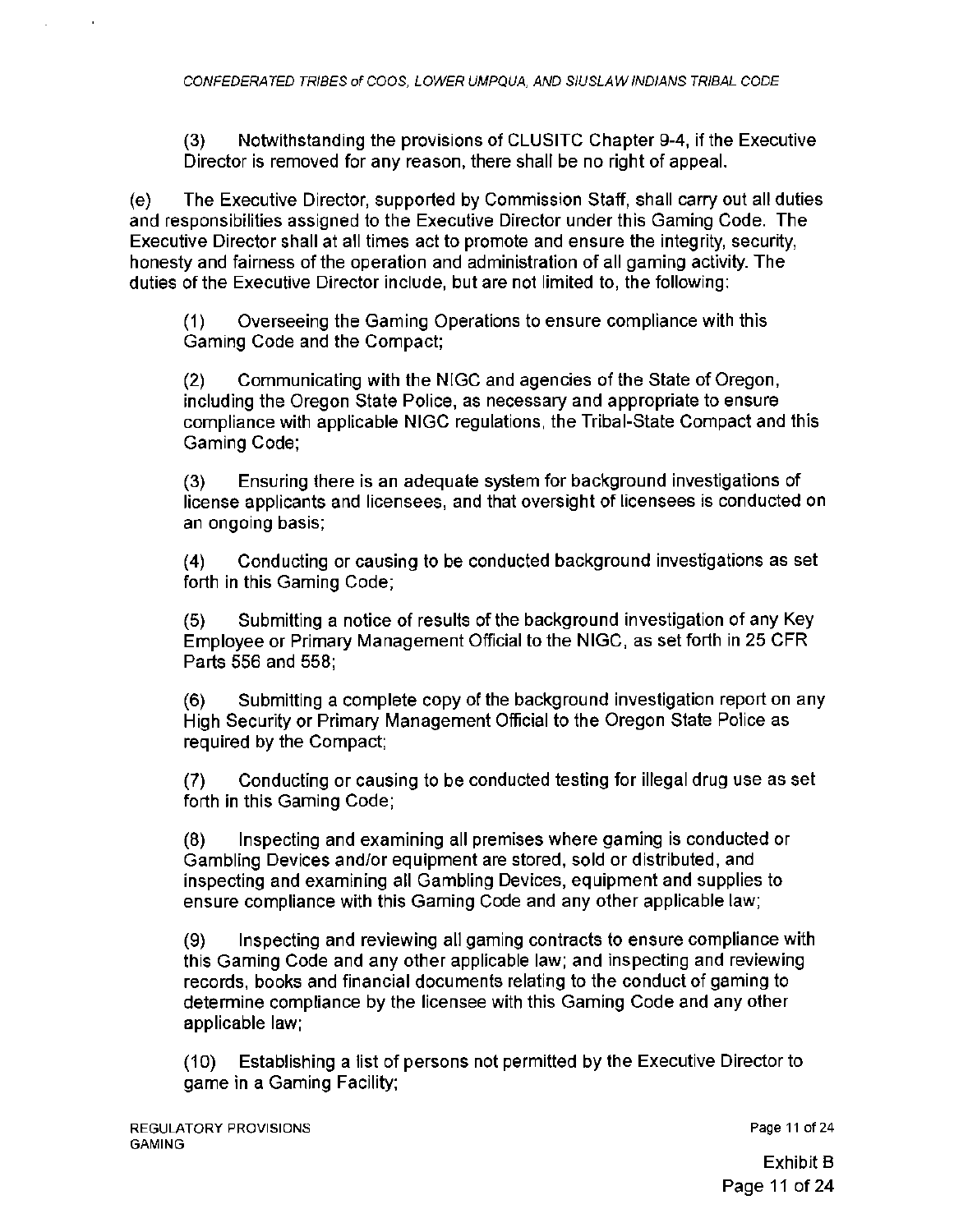(11) Safeguarding the assets transported to, from and within a Gaming Facility; and

(12) Investigating possible violations of this Gaming Code or the Compact, and recommending to the Commission whether sanctions should be imposed on any person subject to the jurisdiction of this Gaming Code.

## 5-2-9 Audit

(a) The Tribes, in conjunction with the Commission and Commission Staff, shall cause to be conducted an annual independent audit of each Class II and Class Ill Gaming Operation on CTCLUSI Indian Lands and, if required, shall cause the results of that audit to be timely submitted to the NIGC.

(b) All gaming related contracts that result in purchases of supplies, services, or concessions for more than \$25,000 in any year, except contracts for legal and accounting services, shall be specifically included within the scope of the audit.

#### 5-2-10Construction, Maintenance and Operation of Facility

Each Gaming Facility shall be constructed, maintained and operated in a manner that adequately protects the environment and the health and safety of the public. This shall include compliance with the Tribes' Building Code, CLUSITC Chapter 8-4, as may be amended.

#### 5-2-11 Individuals Required to Be Licensed By the Commission

(a) Class II Gaming Operations: Primary Management Officials, Key Employees and Low Security Employees of Class II Gaming Operations shall be licensed by the Commission in accordance with the provisions of this Gaming Code and any applicable NIGC regulations.

(b) Class Ill Gaming Operations: Primary Management Officials, Key Employees, High Security Employees and Low Security Employees of Class Ill Gaming Operations shall be licensed by the Commission in accordance with the provisions of this Gaming Code, the Compact, and any applicable NIGC regulations.

#### 5-2·12 License Applications

(a) The Commission shall adopt license application forms for all prospective employees of Class II or Class Ill Gaming Operations required by the Tribes to be licensed.

(b) The following notice shall be placed on the Tribe's license application form for a Key Employee or a Primary Management Official before it is filled out by an applicant:

In compliance with the Privacy Act of 1974, the following information is provided: Solicitation of the information on this form is authorized by 25 U.S.C. §§ 2701 et

Page 12 of 24

Exhibit B Page 12 of 24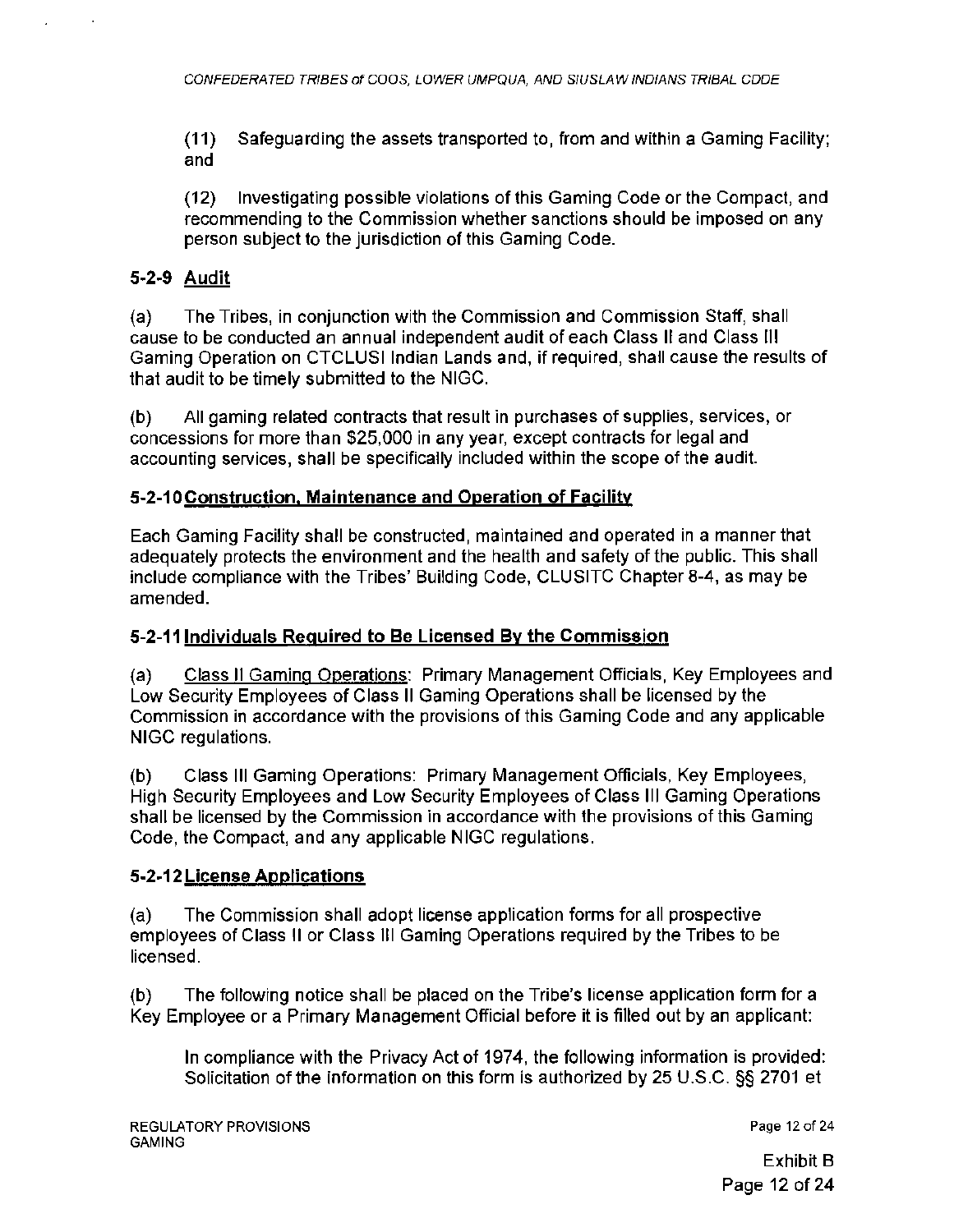seq. The purpose of the requested information is to determine the eligibility of individuals to be granted a gaming license. The information will be used by the Tribal gaming regulatory authorities and by the National Indian Gaming Commission members and staff who have need for the information in the performance of their official duties. The information may be disclosed by the Tribe or the NIGC to appropriate Federal, Tribal, State, local, or foreign law enforcement and regulatory agencies when relevant to civil, criminal or regulatory investigations or prosecutions or when pursuant to a requirement by a tribe or the NIGC in connection with the issuance, denial, or revocation of a gaming license, or investigations of activities while associated with a tribe or a gaming operation. Failure to consent to the disclosures indicated in this notice will result in a tribe being unable to license you for a Primary Management Official or Key Employee position.

The disclosure of your Social Security Number (SSN) is voluntary. However, failure to supply a SSN may result in errors in processing your application.

(c) The following additional notice shall be placed on the application form for a Key Employee or a Primary Management Official before it is filled out by an applicant:

A false statement on any part of your license application may be grounds for denying a license or the suspension or revocation of a license. Also, you may be punished by fine or imprisonment (U.S. Code, title 18, section 1001).

(d) The Commission Staff shall notify in writing existing Key Employees and Primary Management Officials who have not completed an application containing the notices set forth above that they shall either:

(1) Complete a new application form that contains the Privacy Act, false statement, and disclosure notices; or

(2) Sign a statement that contains the Privacy Act, false statement and disclosure notices and consent to the routine uses described in those notices.

(e) In accordance with the Compact, the application form to be signed by an applicant for a tribal gaming license in a Class 111 Gaming Operation shall include a notice that the applicant consents to disclosure to the State of relevant tribal records.

#### 5-2-13Background Investigations of Applicants for Positions in the Class II and Class Ill Gaming Operations

(a) Each applicant for a position as a Primary Management Official, Key Employee or Low Security Employee shall provide all of the following information, which shall be used to conduct a background investigation:

Page 13 of 24

Exhibit B Page 13 of 24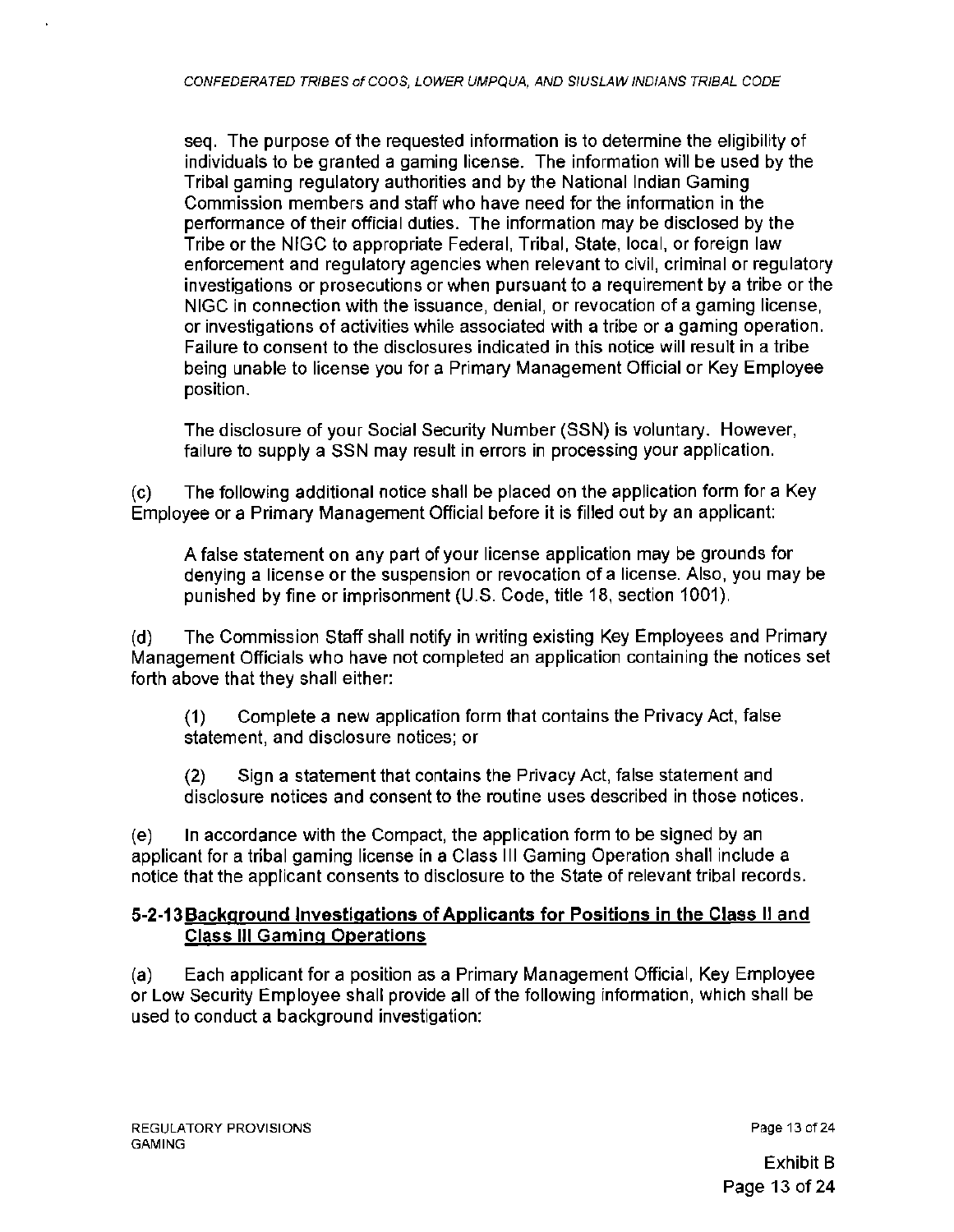(1) Full name, other names used (oral or written) including nicknames and aliases, social security number(s), birth date, place of birth, citizenship, gender, all languages (spoken or written);

(2) All the following information currently and for at least the previous five (5) years: business and employment positions held, ownership interests in those businesses, business and residence addresses, and driver's license number(s) or state-issued identification card(s);

(3) Names and current addresses of at least three (3) personal references, including at least one personal reference who was acquainted with the applicant during each period of residence listed under paragraph {a)(2) of this section;

(4) Current business, residence and mobile telephone numbers;

(5) A description of any existing and previous business relationships with Indian tribes, including ownership interests in those businesses;

(6) A description of any existing and previous business relationships with the gaming industry in general, including ownership interests in those businesses;

(7) The name and address of any licensing or regulatory agency with which the applicant has filed an application for a license or permit related to gaming, whether or not such license or permit was granted, and, if any disciplinary actions were taken by any such licensing or regulatory agency, a description of such disciplinary actions;

(8) The name and address of any licensing or regulatory agency with which the applicant has filed an application for an occupational license or permit, whether or not such license or permit was granted;

(9) For each felony for which there is an ongoing prosecution or a conviction: the charge, the name and address of the court involved, and the date and disposition, if any;

(10) For each misdemeanor or infraction conviction or ongoing prosecution (except minor traffic violations): the charge, the name and address of the court involved, and the date and disposition, if any;

(11) For each criminal charge (except minor traffic charges), whether or not convicted, and not otherwise listed: the charge, the name and address of the court involved, and the date and disposition, if any;

- (12) Current photograph or photo identification;
- (13) Any other information the Commission may deem relevant; and

Page 14 of 24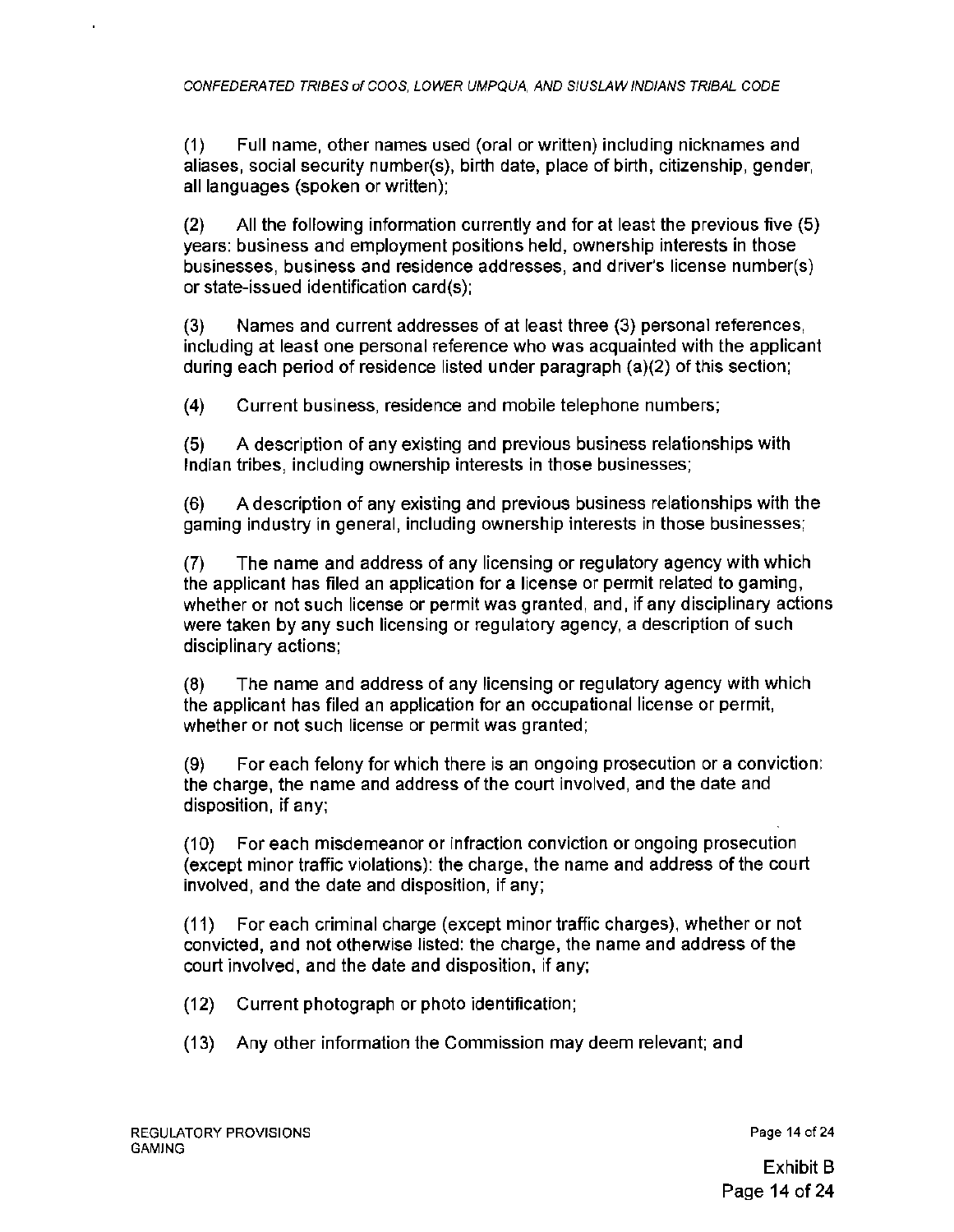(14) Fingerprints consistent with procedures adopted by CTCLUSI according to CLUSITC 5-2-14.

(b) In addition to the requirements set forth in subsection (a), each applicant for a position as a Primary Management Official, Key Employee, High Security Employee or Low Security Employee of a Class Ill Gaming Operation shall also provide full and complete information regarding all criminal proceedings, except for minor traffic offenses, to which the applicant has been a party, regardless of when such criminal proceedings occurred, as required by the Compact.

(c) In conducting a background investigation, the Commission and Commission Staff shall keep confidential the identity of each person interviewed in the course of the investigation.

(d) When a Primary Management Official or Key Employee is employed by the Tribes, a complete application file, containing all of the information listed in CLUSITC 5- 2-13(a), shall be maintained.

#### 5-2-14Fingerprinting of Certain Applicants for Positions in the Class II or Class Ill Gaming Operation

(a) Fingerprinting of Primary Management Officials. Key Employees and Low Security Employees of a Class II Gaming Operation. In addition to the requirements set forth in CLUSITC 5-2-13 of this Gaming Code, applicants for a position as a Primary Management Official, Key Employee or Low Security Employee of a Class II Gaming Operation shall have fingerprints taken consistent with procedures adopted by the Commission according to 25 CFR § 522.2(h). Fingerprints shall be taken, processed and reviewed by an official of the Gaming Commission Licensing Section or Tribal Police Department using state and federal data banks, including the criminal history records maintained by the Federal Bureau of Investigation. The Commission Staff may submit fingerprint cards of applicants for a position as a Primary Management Official or Key Employee to the NIGC for processing, as provided in 25 CFR § 514.15.

(b) Fingerprinting of Primary Management Officials. Key Employees and High Security Employees of a Class III Gaming Operation. In addition to the requirements set forth in CLUSJTC 5-2-13 of this Gaming Code, applicants for a position as a Primary Management Official, Key Employee, or High Security Employee of a Class Ill Gaming Operation shall provide fingerprints. Fingerprints shall be taken, processed and reviewed by an official of the Gaming Commission Licensing Section or Tribal Police Department using state and federal data banks, including the criminal history records maintained by the Federal Bureau of Investigation. The Commission Staff may, in the alternative, choose to have the fingerprints taken, processed and reviewed by an official of the Oregon State Police in accordance with the Compact, or may submit fingerprint cards of applicants for a position as a Primary Management Officials or Key Employee to the NIGC for processing, as provided in 25 CFR § 514.15.

Page 15 of 24

Exhibit B Page 15of24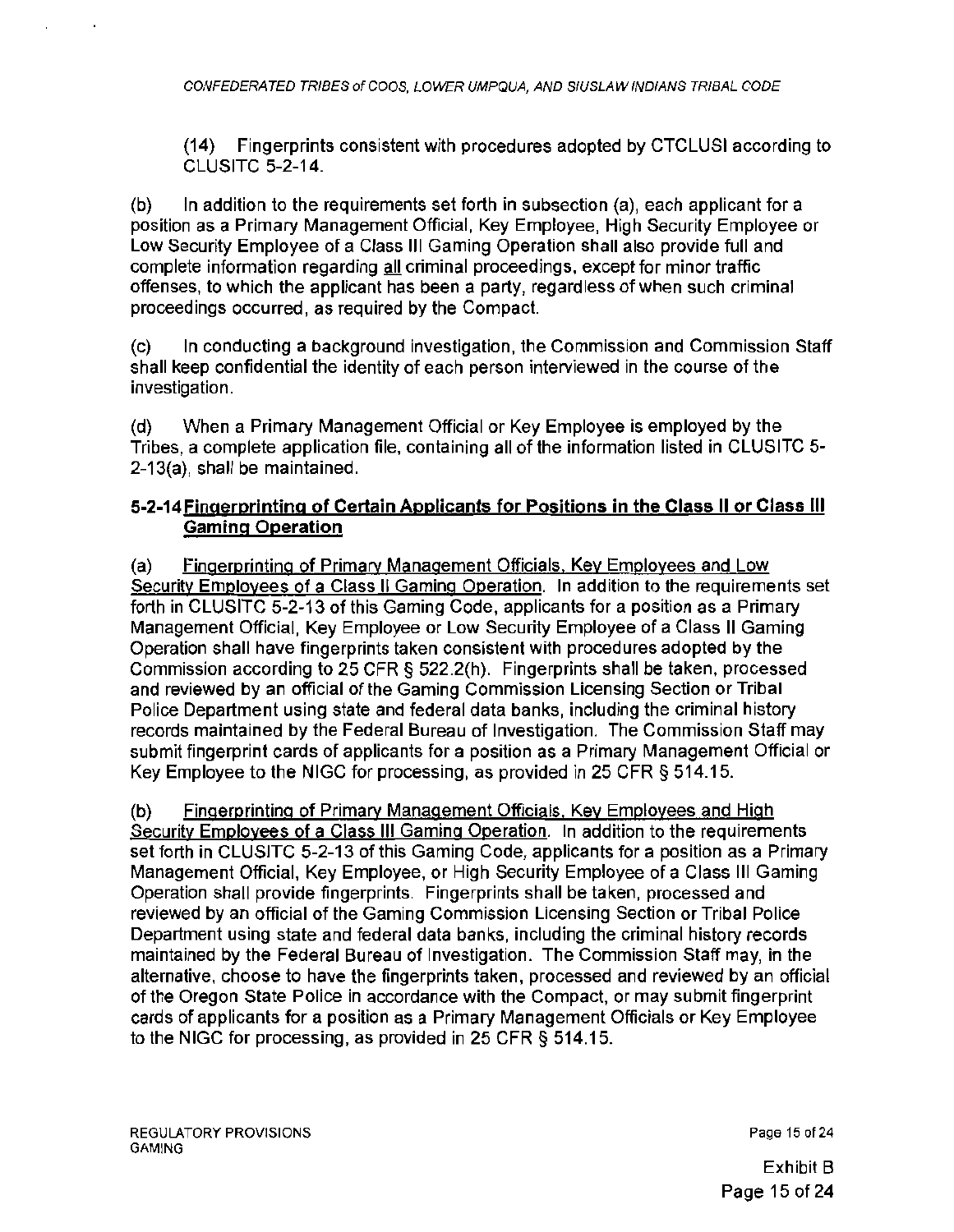(c) The Commission Staff may, in its discretion, require any other prospective or current employee in a Class II or Class Ill Gaming Operation to provide fingerprints as part of the background investigation.

## 5-2-15 Background Investigations of Commissioners and the Executive Director

(a) The Commission Staff shall conduct a background investigation on each prospective Commissioner and on the Executive Director prior to his/her appointment. Each prospective Commissioner and the Executive Director shall provide all of the information required by CLUSITC 5-2-13(a)(1-14), as well as any other information the Commission Staff may deem relevant, which shall be used to conduct the background investigation.

(b) Each prospective Commissioner, the Executive Director and Commission Staff shall have fingerprints taken, processed and reviewed by an official of the Tribal Police Department or Gaming Commission Licensing Section using federal data banks, including the criminal history records maintained by the Federal Bureau of Investigation. The Commission Staff may, in the alternative, request to have fingerprints taken, processed and reviewed by an official of the Oregon State Police.

(c) In conducting a background investigation of a prospective Commissioner or Executive Director, the Commission Staff shall keep confidential the identity of each person interviewed in the course of the investigation.

(d) The Commission shall, by separate regulation, establish minimum criteria for the eligibility of Commissioners, the Executive Director and Commission Staff, which shall be at least as stringent as the eligibility requirements for issuance of a gaming license to a High Security Employee or Primary Management Official in a Class Ill Gaming Operation, as set forth in § 7(A)(5) of the Compact.

## 5-2-16Eligibility Determinations and Issuance of Licenses to Officials and Employees of the Class II and Class Ill Gaming Operations

(a) Prior to granting a gaming license to any individual required by the Commission to be licensed in a Class II or Class III Gaming Operation, the Commission Staff shall verify the information provided by the applicant, interview applicant's references, and review the results of the applicant's background investigation, prior activities, criminal records (if any), reputation, habits and associations, and any other information deemed relevant to make a finding concerning the eligibility of the applicant for employment in a Class II or Class Ill Gaming Operation. The Commission Staff shall prepare an investigative report that includes, at a minimum, the steps taken in conducting a background investigation, any results obtained, the conclusions reached, and the bases for those conclusions .

(b) If, on the basis of the investigative report, the Commission determines that employment or licensure of the individual in a Class II or Class Ill Gaming Operation would pose a threat to the public or Tribal interest or to the effective regulation of

Page 16 of 24

Exhibit B Page 16 of 24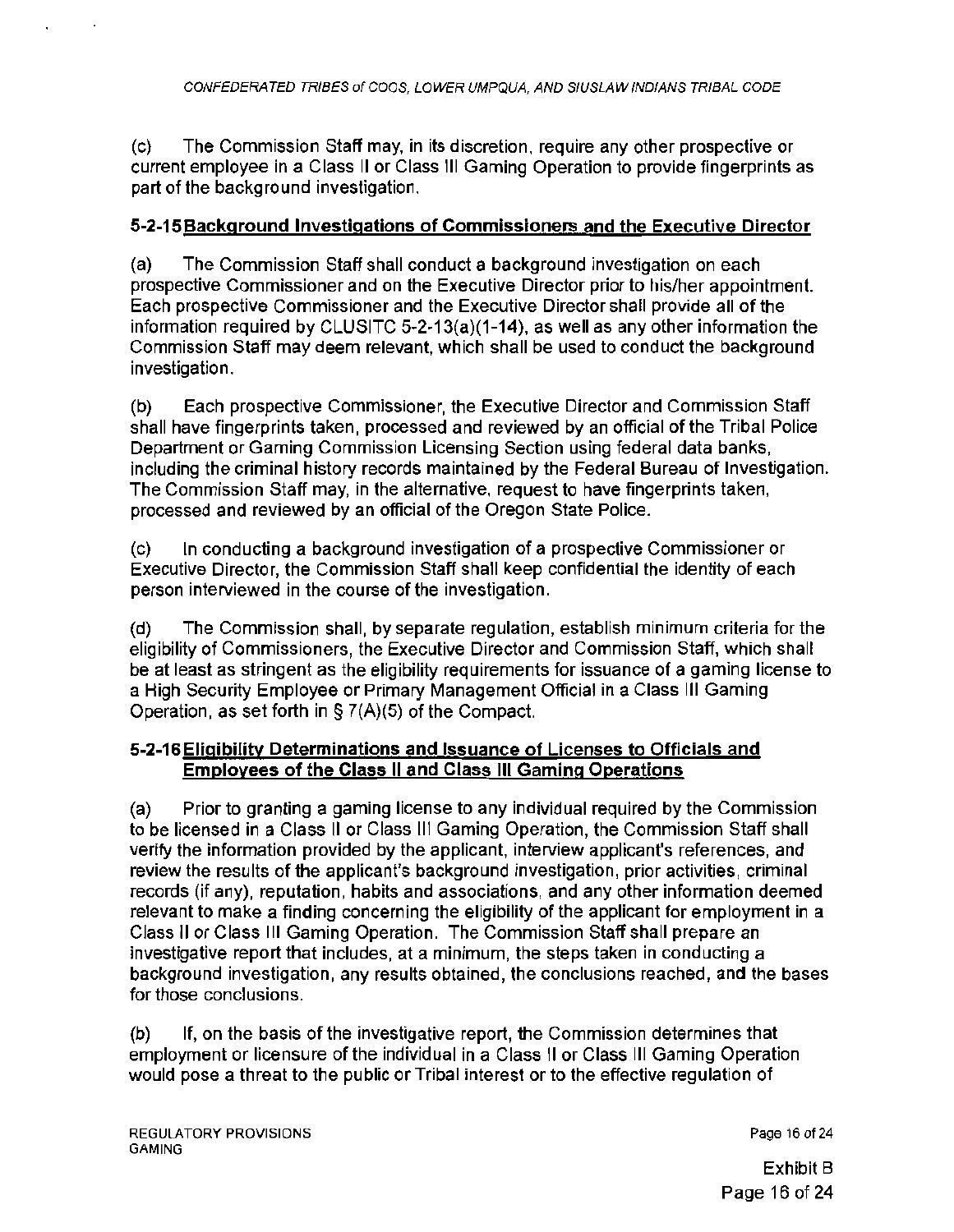gaming, or would create or enhance the danger of unsuitable, unfair or illegal practices or activities in the conduct of gaming, the Tribes, the Commission, or a Class 11 or Class Ill Gaming Operation, whichever is appropriate, shall not employ or license the individual. The decision of the Commission shall be final and not subject to appeal.

{c) The Commission shall not issue a license to any prospective Primary Management Official, Key Employee, High Security Employee or Low Security Employee of a Class Ill Gaming Operation if the Commission determines that employment or licensure of the individual in the Class Ill Gaming Operation is prohibited by the Tribal-State Compact.

(d) The Tribe shall not employ an individual in a Primary Management Official or Key Employee position who does not have a gaming license after ninety (90) days of beginning work at a Gaming Operation. The Commission may temporarily license a gaming employee to work in a Class II or Class Ill Gaming Operation; provided however, that such temporary licenses may not be issued for a period exceeding ninety {90) days, and employees shall remain on probation until the background investigation set forth in CLUSITC 5-2-13 of this Gaming Code is completed. In addition, where the temporary license is being issued to an employee in a Class Ill Gaming Operation, the Commission shall comply with the applicable provisions of the Compact.

{e) Employee Gaming Licenses subject to this Code may not be granted for a period exceeding three (3) years.

{f) The Commission may license a Primary Management Official or Key Employee applicant after submitting a notice of results of the applicant's background investigation to the NIGG, as required by CLUSITC 5-2-19.

## 5-2-17 Request for Hearing on Denial or Nonrenewat of License.

{a) If an applicant for employment at the Class II or Class Ill Gaming Operation disagrees with an initial licensing decision of the Commission, or a decision by the Commission not to renew a license, she or he may request a hearing before the Commission not later than seven (7) days after receipt of notification of the Commission's decision. The Commission may, in its discretion, hold a hearing to review its decision.

(b) Following such hearing, the Commission shall affirm, modify or reverse its initial licensing decision.

(c) Any denial of a gaming license by the Commission shall be final. There shall be no right of appeal.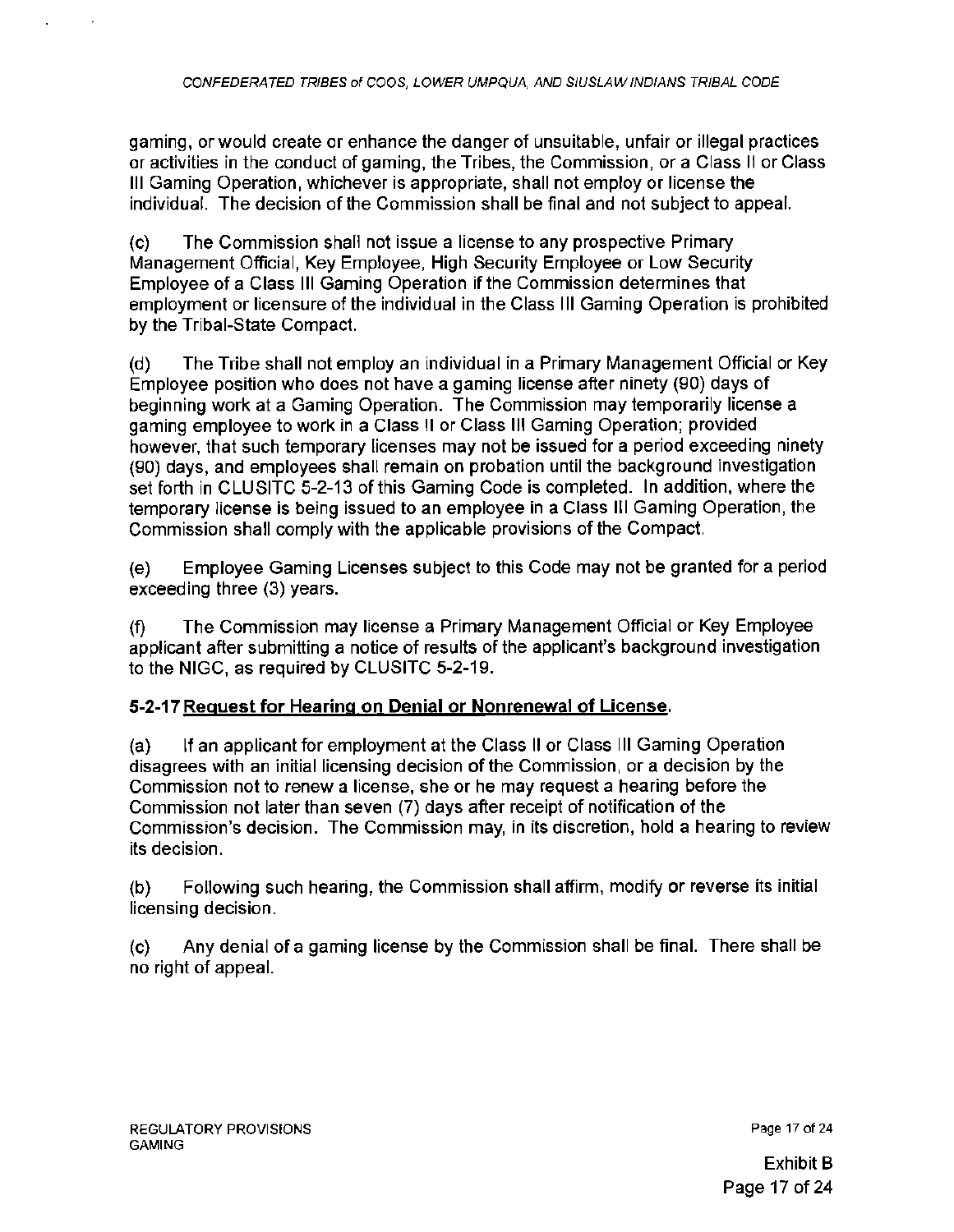#### **5-2-18Procedures for Forwarding Applications of Primary Management Officials,**  and High Security Employees of the Class III Gaming Operation to OSP

{a) The Commission Staff shall forward copies of the applicant information for Primary Management Officials and High Security Employees to the OSP, as provided in the Compact.

(b) If the Commission Staff conducts a background investigation on a Primary Management Official or a High Security Employee of a Class Ill Gaming Operation, the Commission Staff shall submit the completed investigative report to the OSP within sixty {60) days, as set forth in the Compact.

## **5-2-19Reporting to the NIGC**

 $\mathbf{r}$ 

(a) Before issuing a license to a Primary Management Official or Key Employee, the Commission shall prepare a notice of results of the applicant's background investigation to submit to the NIGC.

(1) The notice of results must be submitted to NIGC no later than sixty {60) days after the applicant begins working for the Tribes.

- (2) The notice of results shall include the following information:
	- (A) The applicant's name, date of birth, and social security number;

**(B)** The date on which the applicant began, or will begin, working as a Primary Management Official or Key Employee;

(C) A summary of the information presented in the investigative report, including:

(i) licenses that have previously been denied;

(ii) gaming licenses that have been revoked, even if subsequently reinstated;

(iii) every known criminal charge brought against the applicant within the last ten (10) years of the date of the application; and

(iv) every felony offense of which the applicant has been convicted or any ongoing prosecution; and

(D) A copy of the eligibility determination made in accordance with CLUSITC 5-2-16.

(b) The Commission shall notify the NIGC of the issuance of a license to a Primary Management Official or Key Employee within thirty {30) days of issuance.

Page 18 of 24

Exhibit B Page 18 of 24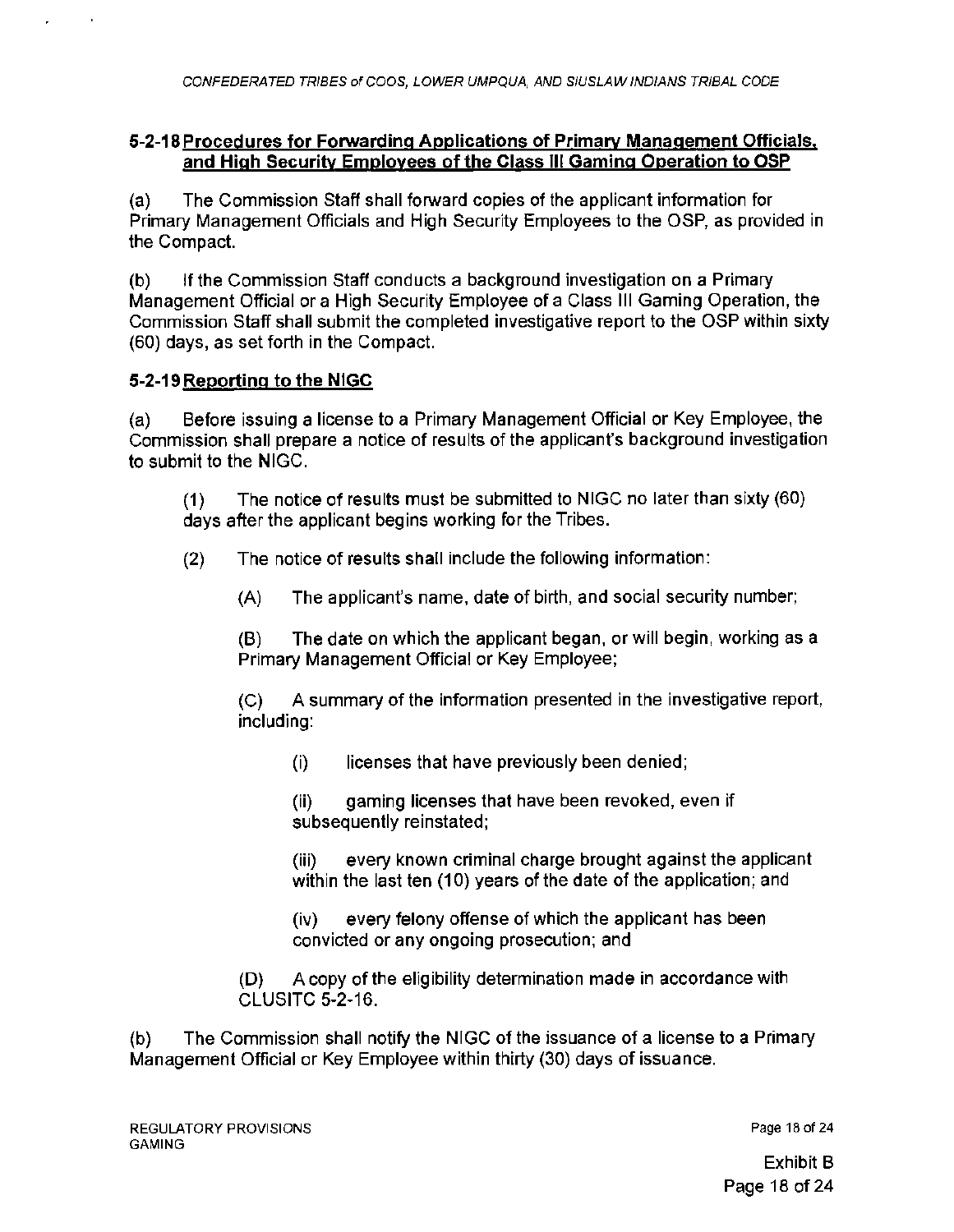(c) When the Commission does not license a license to an applicant for a Primary Management Official or Key Employee position, or revokes a previously issued license after reconsideration, it shall:

(1) Notify the NIGC; and

(2) Forward copies of its eligibility determination and notice of results of the applicant's background investigation to the NIGC for inclusion in the Indian Gaming Individuals Record System.

## 5-2-20 Recurring Background Investigations

(a) If, after issuance of a gaming license to a Primary Management Official, Key Employee, or other person required by the Commission to be licensed in a Class II Gaming Operation, the Commission Staff may conduct additional background investigations, at any time during the term of their employment, to determine whether the license should be suspended or revoked in accordance with CL US ITC 5-2-25 of this Gaming Code.

(b) As provided in the Compact, the Commission Staff or the State may conduct additional background investigations of any Class Ill Gaming employee at any time during the term of employment.

(a) The Commission Staff may conduct additional background investigations of a Commissioner if, at any point during that Commissioner's term, the Commission receives information indicating that the Commissioner may not meet the eligibility requirements for Commissioners set forth in this Gaming Code.

# 5-2-21 Drug Testing

(a) Each Commissioner, Commission Staff member, Primary Management Official, Key Employee, High Security Employee and Low Security Employee, upon selection or hire and prior to appointment or licensure, or upon renewal of a license, may be required to undergo testing for illegal drug use, the results of which may be used in appointment and licensing determinations.

(b) The Commission may condition a license on the licensee's periodic, random testing for illegal drug use if the results of the background investigation indicate that such drug testing is warranted.

(c) The Commission may adopt regulations relating to drug testing of licensed employees during their employment.

(d) Commissioners and Commission Staff shall be subject to the Tribe's policies and procedures for employee drug testing. Employees of a Class Ill Gaming Operation shall be subject to the Class Ill Gaming Operation's policies and procedures for employee drug testing.

Page 19 of 24

Exhibit B Page 19 of 24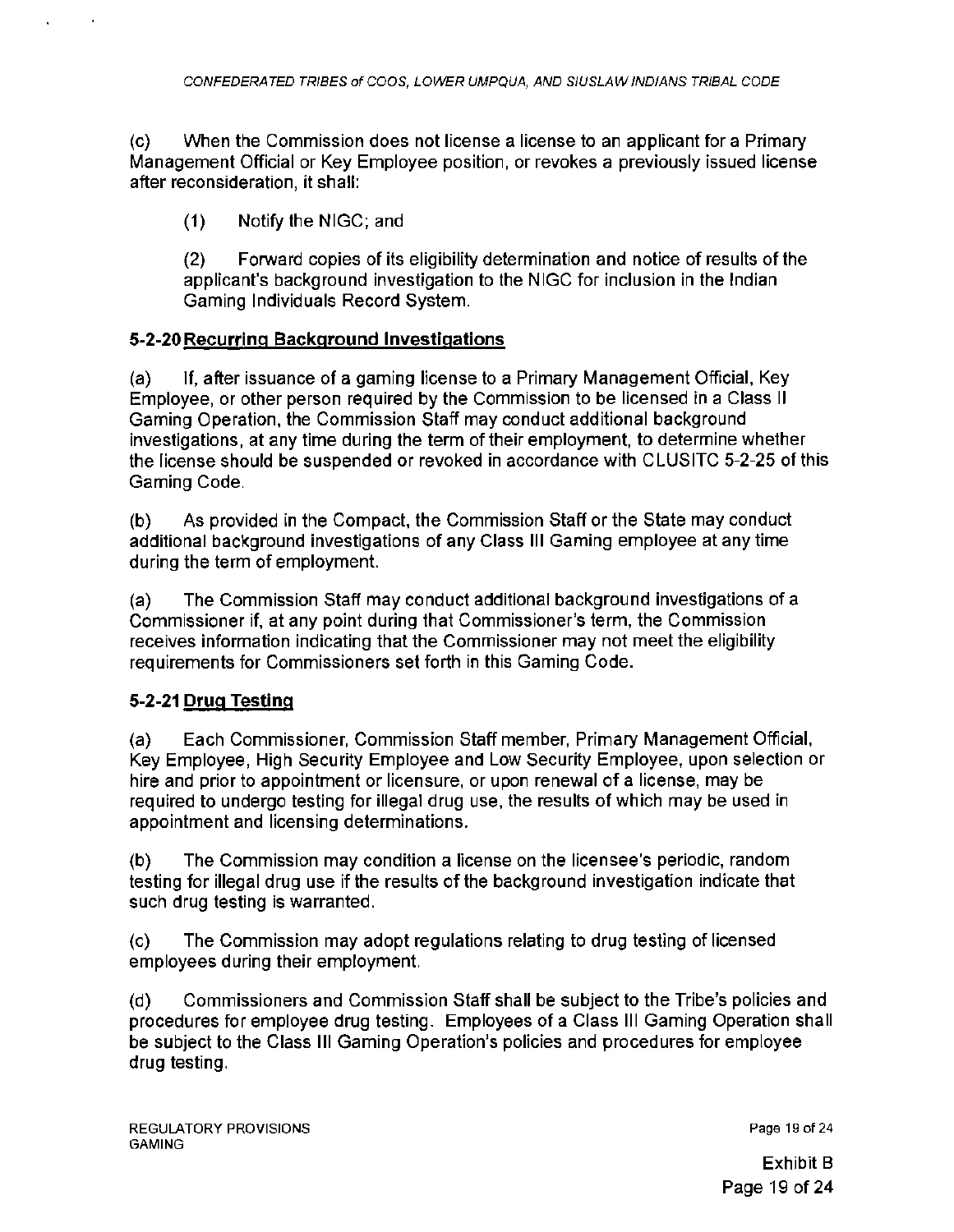# 5-2-22 Records Retention

(a) The Commission shall retain, for no less than three years from the date a Primary Management Official or Key Employee is terminated from employment with the Tribe, the following documentation:

- (1) Applications for licensing;
- (2) Investigative reports; and
- (3) Eligibility determinations.

# 5-2-23 Licensing of Vendors

(a) The Commission shall promulgate regulations for licensing of Vendors and ensure that a background investigation is conducted in accordance with such regulations and the Compact.

(b) The Commission shall adopt license application forms for Vendors.

(c) All applicants for a Vendor license shall provide all financial and operating data requested by the Commission Staff and/or the State.

(d) Vendor licenses may not be granted for a period exceeding seven (7) years in duration.

## 5·2-24Gaming Facility Licenses

The Commission shall issue a separate license to each place, facility or location on Indian Lands where Class II and/or Class Ill Gaming is conducted under this Gaming Code, and shall provide NIGC with all required notices regarding such licenses as set forth in 25 CFR Part 559.

## 5-2-25 License Suspension and Revocation

(a) If, after issuance of a gaming license to any employee of a Class II or Class Ill Gaming Operation, the Commission receives notification from the NIGC, or reliable information from any other source, that a licensee may be ineligible for licensure, or may have violated this Gaming Code or regulations promulgated by the Commission, the Commission Staff shall immediately suspend such license, initiate an investigation and prepare a recommendation to the Commission.

(b) The Executive Director shall provide notice to the licensee, all Gaming Operations, the Human Resources Department and the Commission of the suspension and any proposed fine and/or revocation. The notice shall include the date, time and place for a hearing on the fine and/or revocation, as well as a written statement of the charges, setting forth the acts or omissions with which the licensee is charged and specifying the sections of this Gaming Code, the Compact, Commission regulations or

Page 20 of 24

Exhibit B Page 20 of 24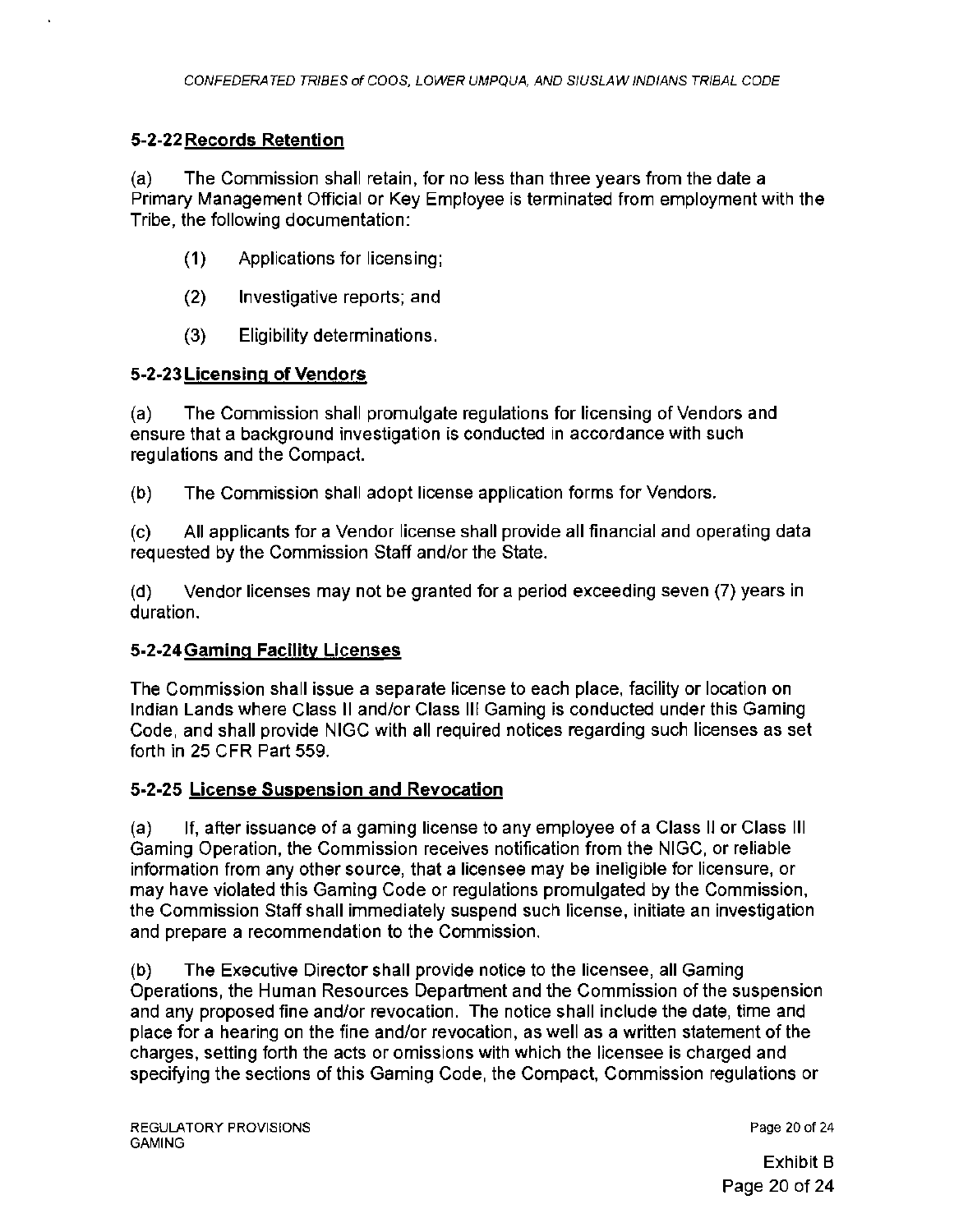any other applicable law alleged to have been violated. The hearing shall not take place less than ten (10) days after the licensee has received notice of the charges, in order to provide the licensee with an opportunity to file a written response. The Commission may grant an extension of time for the hearing upon request by the Executive Director or the licensee.

(c) After the hearing, the Commission shall render a written decision which shall contain findings of fact and conclusions of law.

(d) In the case of a Primary Management Official or a Key Employee, the Commission shall notify the NIGC within forty-five (45) days of the decision to revoke or reinstate the license. In the case of all other licensees, the Commission shall notify the Oregon State Police of the decision when required to do so under the Tribal-State Compact.

(e) The decision of the Commission shall be final. There shall be no right of appeal.

# 5-2-26Reconsideration of Licensing Applications

(a) If, within thirty (30) days of receiving a notice of results of an application for a Primary Management Official or Key Employee, the NIGC provides Commission with a statement itemizing objections to the issuance of the license, the Commission shall reconsider the application, taking into account the objections itemized by the NIGC. The Commission shall make the final decision whether to issue a license to such applicant.

(b) If the Commission has issued a license before receiving the NIGC's statement of objections, the Commission shall immediately suspend the license and shall provide the licensee with written notice of suspension, and shall notify the licensee of a time and place for a hearing to consider the itemized statement of objections; provided, however, that the requirement to provide notice and a hearing shall not apply to a temporary license issued in accordance with CLUSITC 5-2-16(d), which is intended to expire within ninety (90) days of issuance.

(c) Any such hearing shall follow the procedures described in CLUSITC 5-2-25.

# 5-2-27 Player Disputes

(a) A Gaming Operation shall immediately notify the Executive Director and the Executive Director shall investigate all unresolved patron disputes equal to or over \$500 and shall render a written decision within thirty (30) days of being notified of the player dispute.

(b) If a Gaming Operation is unable to resolve a player dispute involving winnings less than \$500, the Gaming Operation shall inform the player that a complaint may be filed with the Executive Director within five (5) days of the dispute, and provide the player with the Executive Director's address, telephone number and regular office hours. Upon receipt of a complaint, the Executive Director shall perform an

Page 21 of 24

Exhibit B Page 21 of 24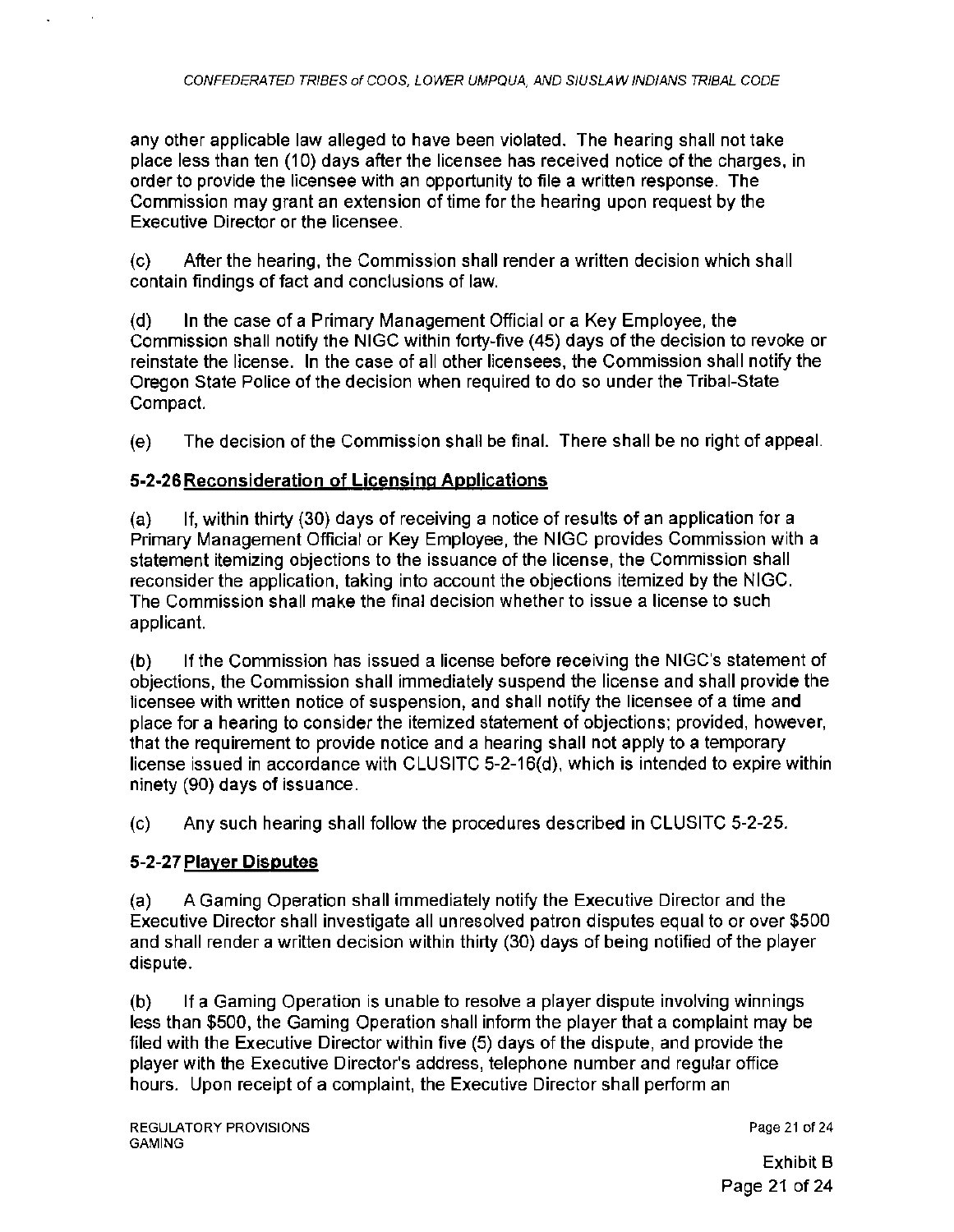investigation and render a written decision within thirty (30) days of the receipt of the complaint.

(c) If the player or a Gaming Operation disagrees with the Executive Director's decision, either may file a petition for review with the Commission within fourteen (14) days of the receipt of the Executive Director's decision. The Commission shall provide notice to the parties which shall include the date, time and place for a hearing on the decision. The hearing shall not take place less than ten (10) days after the parties have received notification of the Executive Director's decision in order to provide the parties with an opportunity to submit written responses to the decision. The Commission may grant an extension of time for the hearing upon request by either party.

(d) After the hearing, the Commission shall render a written decision which shall contain findings of fact and conclusions of the law.

(e) The decision of the Commission shall be final. There shall be no right of appeal.

# 5-2-28 Tribal Internal Control Standards

(a) The Executive Director shall prepare proposed Tribal Internal Control Standards (TICS) for the Class II Gaming Operation in accordance with applicable law, including 25 CFR Part 543, and shall submit the proposed TICS to the Commission for adoption and implementation.

(b) The Tribal/State "Minimum Standards for Internal Controls" attached as the Appendix to the Compact, including revisions made pursuant to§ 8(A) of the Compact, shall apply to all Class Ill Gaming on CTCLUSI Indian Lands; provided, however, that the level of control established under the Compact meets or exceeds the level of control set forth in 25 CFR Part 242, as amended from time to time, to the extent that the regulations set forth in Part 242 are valid and enforceable as a matter of law.

## 5-2-29 Violations of this Gaming Code

(a) Any person who engages in activities on property subject to this Gaming Code without a license, in violation of a license or terms imposed thereon, in violation of any provision or amendment of this Gaming Code, or any regulation promulgated by the Commission, shall be in violation of this Gaming Code.

(b) It shall be a violation of this Gaming Code for a Tribal Council member, Commissioner, the Executive Director, Commission Staff member and/or his or her Immediate Family to receive personal compensation, gift(s), reimbursement or payment(s) of any kind from any person doing or wishing to do business with the Tribes relating to gaming, or from any person wishing to obtain an unfair advantage in any authorized wager on gaming. Any property received in violation of this provision, including cash payments, shall be immediately forfeited to the Tribes and the offending person(s) shall be prosecuted to the full extent possible under tribal law. The

Page 22 of 24

Exhibit B Page 22 of 24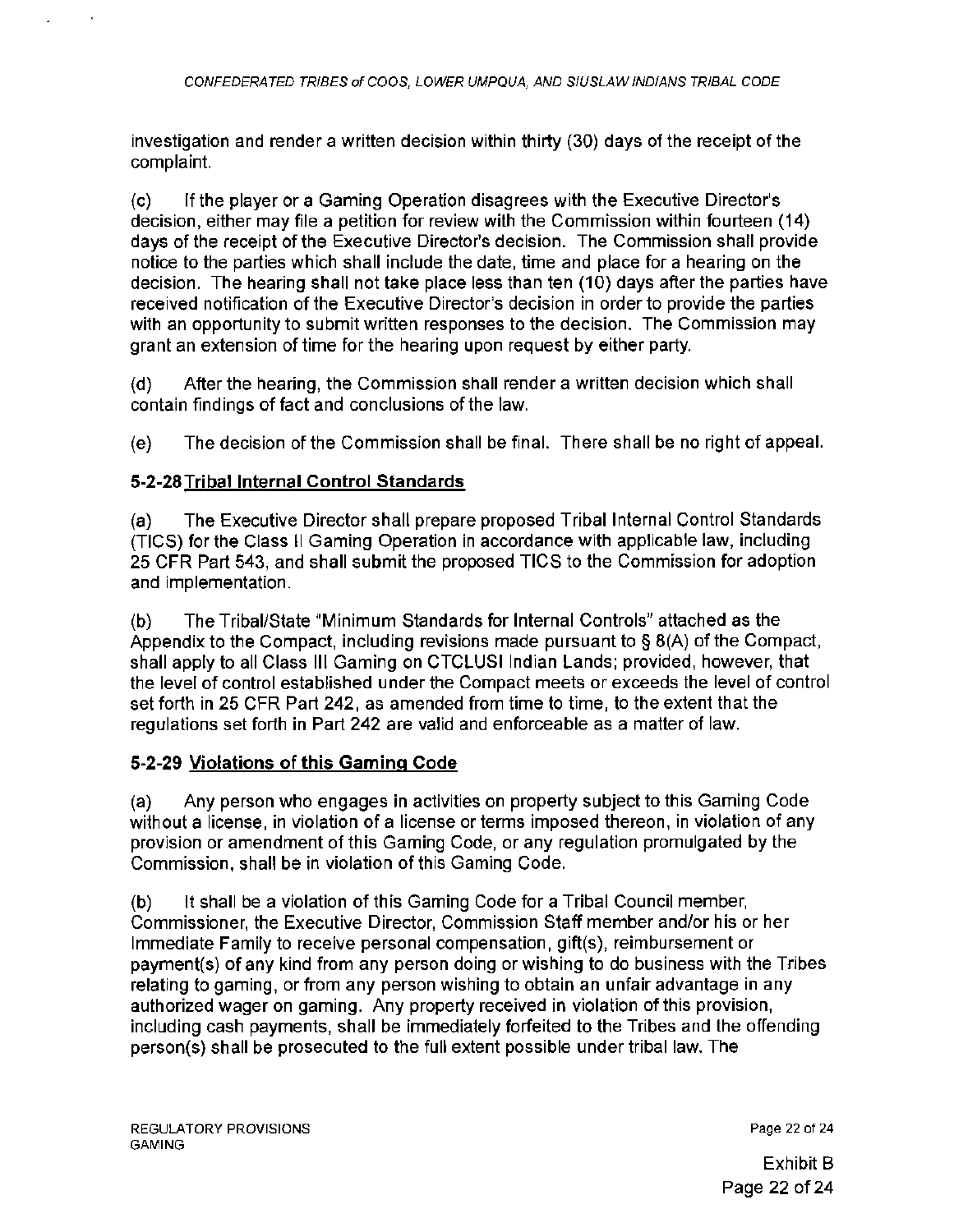Commission shall cooperate to the fullest extent possible with any federal or State law enforcement agency to pursue prosecution under applicable federal or State law.

(c) The Commission shall have the authority to establish by regulation additional violations of this Gaming Code.

### 5-2-30 Applicable Law

(a) To the extent that any provision of this Gaming Code as it relates to the Class Ill Gaming Operation is inconsistent with the Compact, the Compact shall govern.

(b) The Tribes shall comply with applicable NIGC regulations to the extent those regulations are binding, valid and enforceable as a matter of law.

#### 5-2-31 Effective Date

Upon approval of the Gaming Code or any amendment thereof by NIGC, the Gaming Code or amendment shall be effective on the date specified in the Tribal Council resolution adopting the Gaming Code or amendment. If no effective date is specified in such resolution, the Gaming Code or amendment shall be effective in accordance with tribal law.